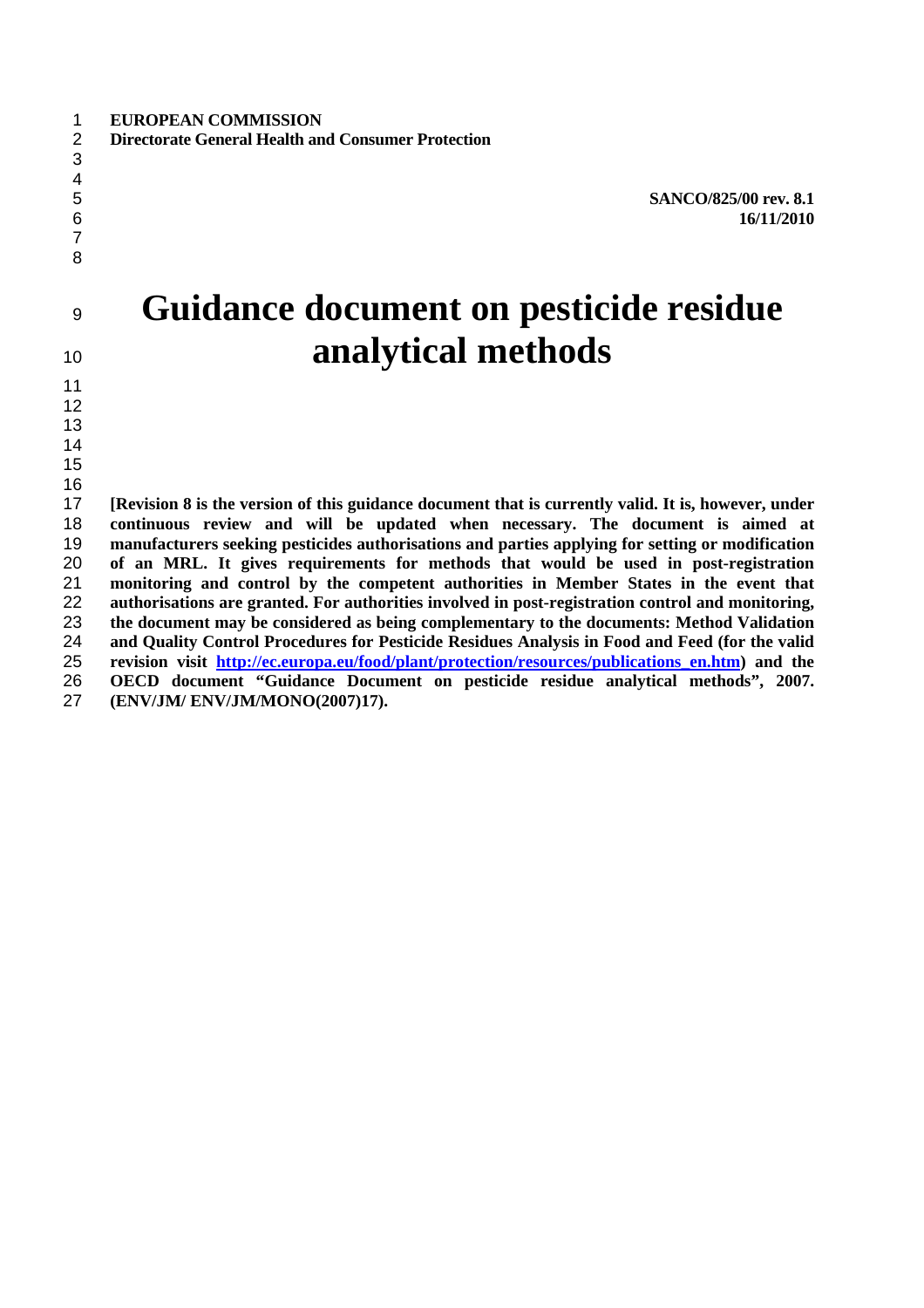| 28 | 1              |                                                                                                 |  |
|----|----------------|-------------------------------------------------------------------------------------------------|--|
| 29 | $\overline{2}$ |                                                                                                 |  |
| 30 | 2.1            |                                                                                                 |  |
| 31 | 2.2            |                                                                                                 |  |
| 32 | 2.3            |                                                                                                 |  |
| 33 | 2.4            |                                                                                                 |  |
| 34 | 2.5            | Acceptable analytical techniques considered commonly available6                                 |  |
| 35 | 2.6            |                                                                                                 |  |
| 36 | 2.7            |                                                                                                 |  |
| 37 | 2.8            |                                                                                                 |  |
| 38 | 2.9            |                                                                                                 |  |
| 39 | 2.9.1          |                                                                                                 |  |
| 40 | 2.9.2          |                                                                                                 |  |
| 41 | 2.9.3          |                                                                                                 |  |
| 42 | 2.10           |                                                                                                 |  |
| 43 | 2.10.1         |                                                                                                 |  |
| 44 | 2.10.2         |                                                                                                 |  |
| 45 | 2.11           |                                                                                                 |  |
| 46 | 2.12           |                                                                                                 |  |
| 47 | 2.13           |                                                                                                 |  |
| 48 | 3              | Analytical methods for residues in plants, plant products, foodstuff (of plant origin),         |  |
| 49 |                | feedingstuff (of plant origin) (Annex IIA Point 4.2.1 of Directive 91/414/EEC; Annex Point IIA, |  |
| 50 |                |                                                                                                 |  |
| 51 | 3.1            |                                                                                                 |  |
| 52 | 3.2            |                                                                                                 |  |
| 53 | 3.3            |                                                                                                 |  |
| 54 | 3.4            |                                                                                                 |  |
| 55 | 3.5            |                                                                                                 |  |
| 56 | 4              | Analytical methods for residues in foodstuff (of animal origin) (Annex IIA Point 4.2.1 of       |  |
| 57 |                |                                                                                                 |  |
| 58 | 4.1            |                                                                                                 |  |
| 59 | 4.2            |                                                                                                 |  |
| 60 | 4.3            |                                                                                                 |  |
| 61 | 4.4            |                                                                                                 |  |
| 62 | 4.5            |                                                                                                 |  |
| 63 | 5              | Analytical methods for residues in soil (Annex IIA, Point 4.2.2 of Directive 91/414/EEC;        |  |
| 64 |                |                                                                                                 |  |
| 65 | 5.1            |                                                                                                 |  |
| 66 | 5.2            |                                                                                                 |  |
| 67 | 5.3            |                                                                                                 |  |
| 68 | 5.4            |                                                                                                 |  |
| 69 | 6              | Analytical methods for residues in water (Annex IIA, Point 4.2.3 of Directive 91/414/EEC;       |  |
| 70 |                |                                                                                                 |  |
| 71 | 6.1            |                                                                                                 |  |
| 72 | 6.2            |                                                                                                 |  |
| 73 | 6.3            |                                                                                                 |  |
| 74 | 6.4            |                                                                                                 |  |
| 75 | 6.5            |                                                                                                 |  |
| 76 | $\mathbf{7}$   | Analytical methods for residues in air (Annex IIA, Point 4.2.4 of Directive 91/414/EEC;         |  |
| 77 |                |                                                                                                 |  |
| 78 | 7.1            |                                                                                                 |  |
| 79 | 7.2            |                                                                                                 |  |
| 80 | 7.3            |                                                                                                 |  |
| 81 | 7.4            |                                                                                                 |  |
| 82 | 7.5            |                                                                                                 |  |
| 83 | 7.6            |                                                                                                 |  |
|    |                |                                                                                                 |  |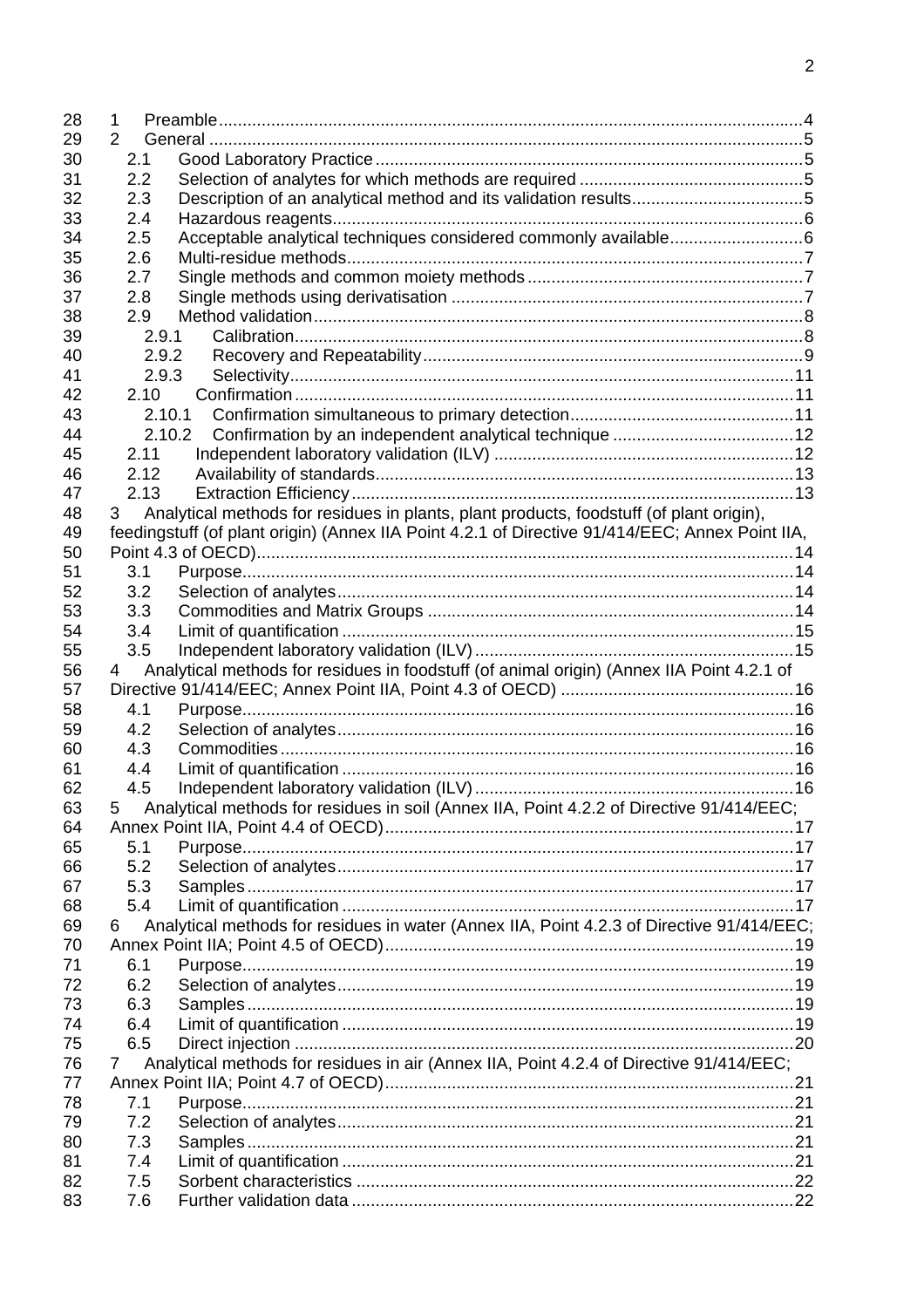| 84 |     |                                                                                         |  |
|----|-----|-----------------------------------------------------------------------------------------|--|
| 85 |     | 8 Analytical methods for residues in body fluids and tissues (Annex IIA, Point 4.2.5 of |  |
| 86 |     |                                                                                         |  |
| 87 | 8.1 |                                                                                         |  |
| 88 | 8.2 |                                                                                         |  |
| 89 | 8.3 |                                                                                         |  |
| 90 | 8.4 |                                                                                         |  |
| 91 |     |                                                                                         |  |
| 92 | 9   |                                                                                         |  |
| 93 | 10  |                                                                                         |  |
| 94 |     |                                                                                         |  |
| 95 |     |                                                                                         |  |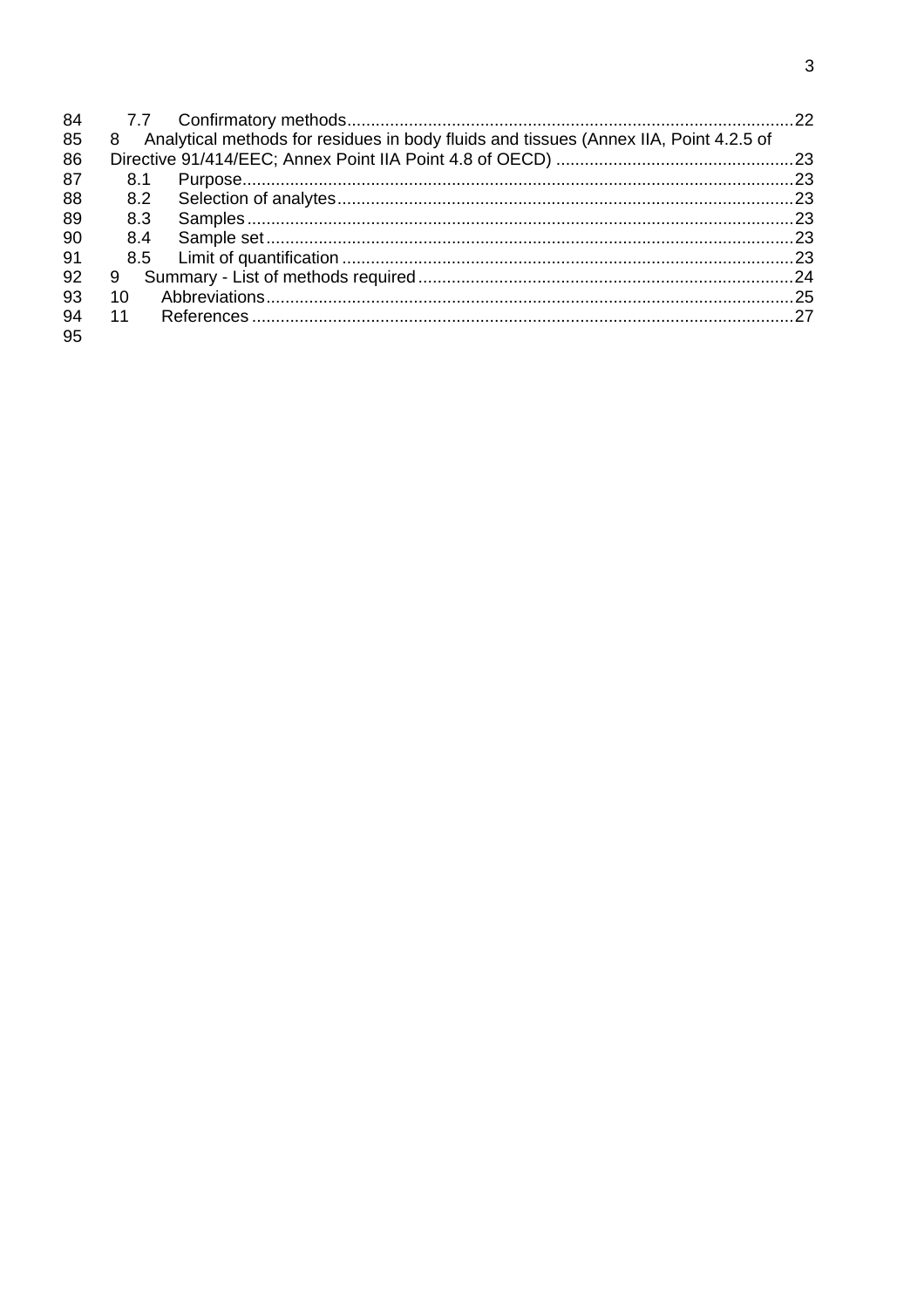#### **1 Preamble**

This document provides guidance to applicants, Member States and EFSA on the data requirements and assessment for residue analytical methods for post-registration control and monitoring purposes. It is not intended for biological agents such as bacteria or viruses. It recommends possible interpretations of the provisions of section 3.5.2 of Annex II of Regulation (EC) No 1107/2009 [1] and of the provisions of section 4, part A of Annex II and section 5, part A of Annex III of Council Directive 91/414/EEC [2]. It also applies to applications for setting or modification of an MRL within the scope of Regulation (EC) No 396/2005 [3]. It has been elaborated in consideration of the 'Guidance Document on pesticide residue analytical methods' of the OECD [4] and SANCO/10684/2009 "Method validation and quality control procedures for pesticide residue analysis in food and feed" [5].

This document has been conceived as an opinion of the Commission Services and elaborated in co-operation with the Member States. It does not, however, intend to produce legally binding effects and by its nature does not prejudice any measure taken by a Member State nor any case law developed with regard to this provision. This document also does not preclude the possibility that the European Court of Justice may give one or another provision direct effect in Member States.

This guidance document must be amended at the latest if new data requirements as referred to

in Article 8 (1)(b) and 8 (1)(c) of Regulation (EC) No 1107/2009 will have been established

in accordance with the regulatory procedure with scrutiny referred to in Article 79 (4).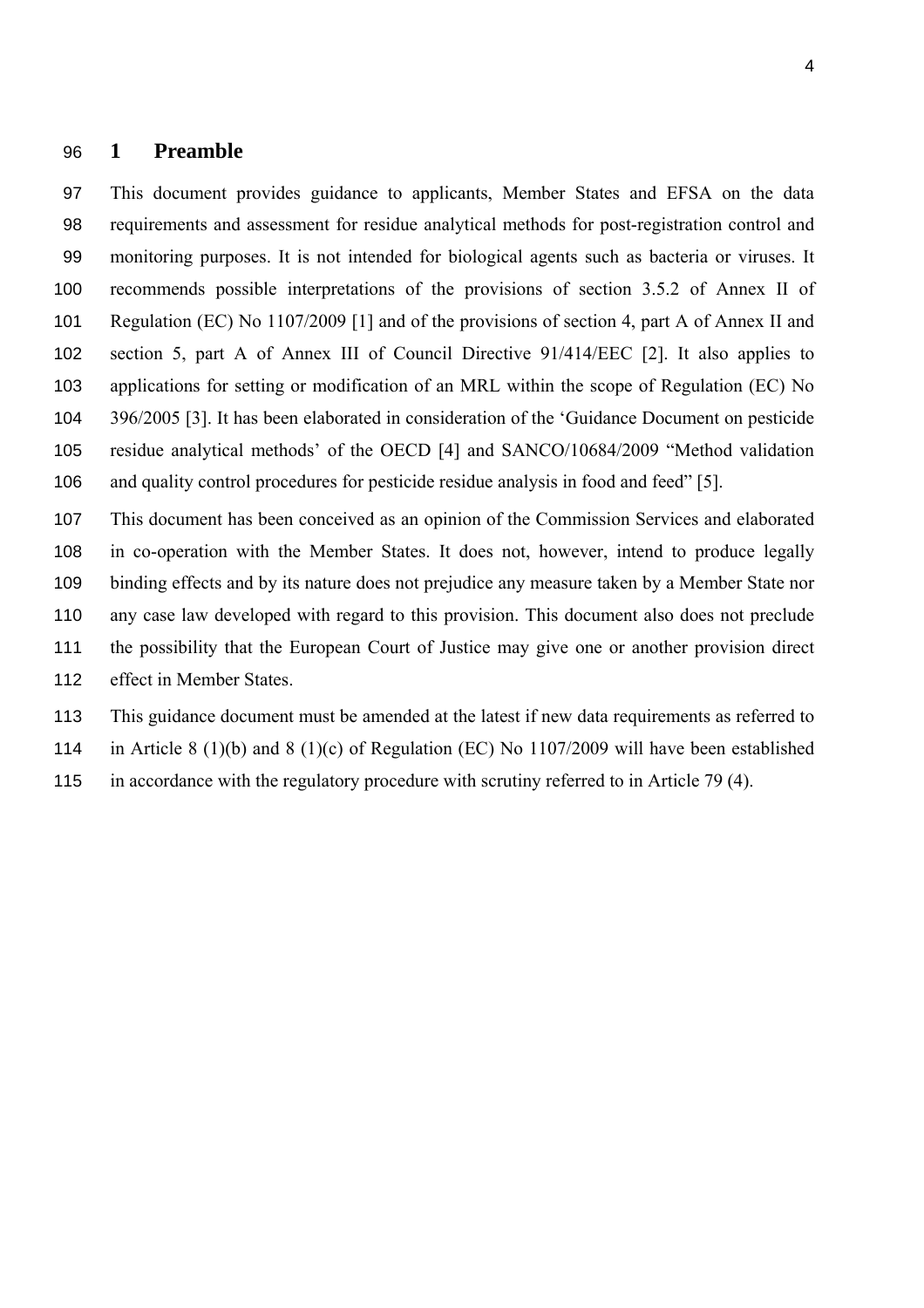#### **2 General**

#### **2.1 Good Laboratory Practice**

According to Guidance Document 7109/VI/94-Rev. 6.c1 (Applicability of Good Laboratory Practice to Data Requirements according to Annexes II, Part A, and III, Part A, of Council 120 Directive 91/414/EEC) [6] the development and validation of an analytical method for 121 monitoring purposes and post-registration control is not subject to GLP. However, where the method is used to generate data for registration purposes, for example residue data, these studies must be conducted to GLP.

#### **2.2 Selection of analytes for which methods are required**

The definition of the residues relevant for monitoring in feed and food as well as in environmental matrices and air is not the subject matter of this document. Criteria for the selection of analytes in case that no legally binding definition is available are given in the respective sections 3 - 8. In addition, sections 5.2, 6.2, 7.2 and 8.2 clarify under which circumstances analytical methods for residues may not be necessary.

#### **2.3 Description of an analytical method and its validation results**

- Full descriptions of validated methods shall be provided. The submitted studies must include the following points:
- Itemisation of the fortified compounds and the analytes, which are quantified
- 134 Description of the analytical method
- Validation data as described in more detail below
- 136 Description of calibration including calibration data
- 137 Recovery and Repeatability
- 138 Data proving the selectivity of the method
- 139 Confirmatory data, if not presented in a separate study
- 140 References (if needed)
- 

The following information should be offered in the description of the analytical method:

- 143 An introduction, including the scope of the method
- 144 Outline/summary of method, including validated matrices, limit of quantification (LOQ),
- range of recoveries, fortification levels and number of fortifications per level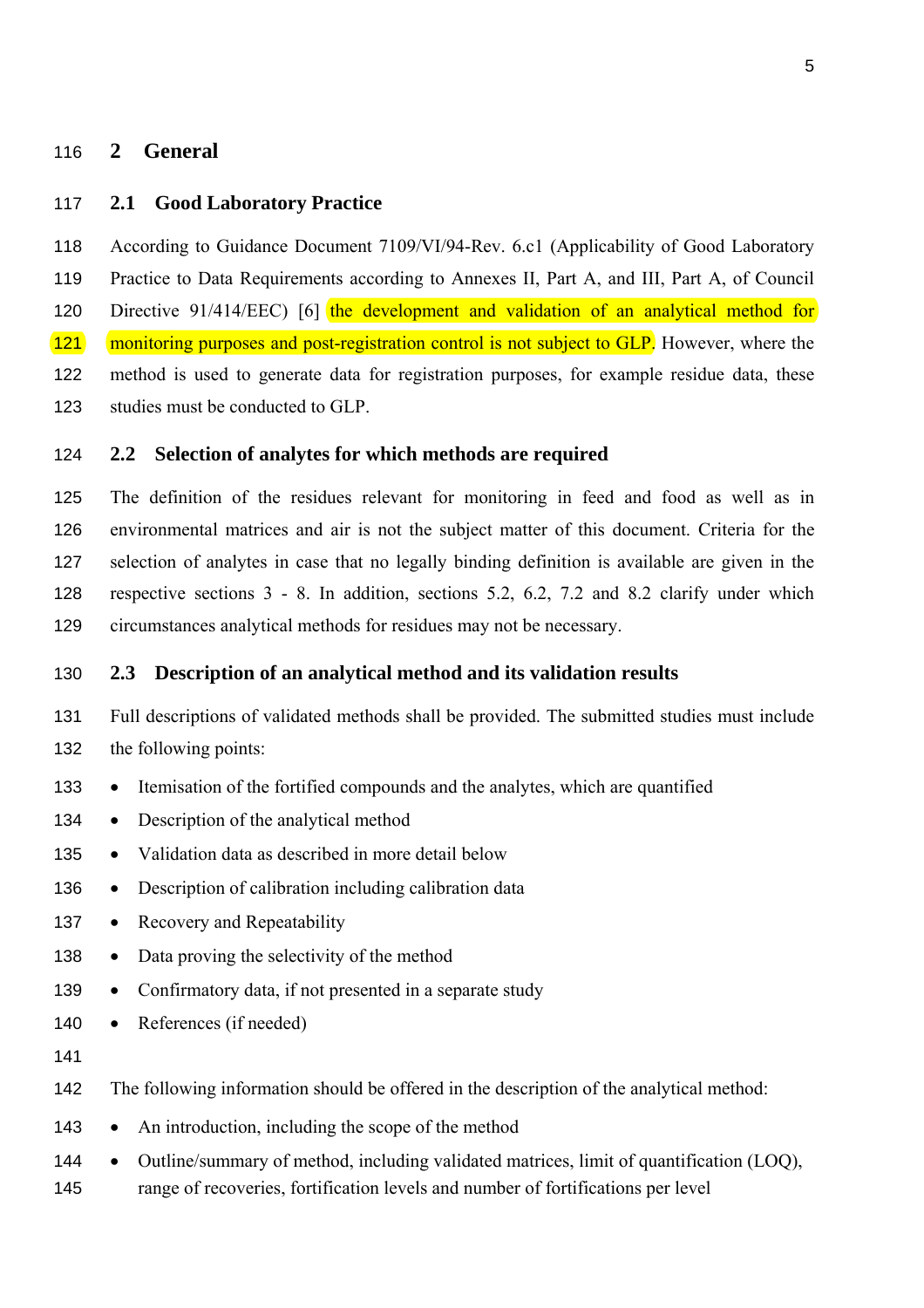- 146 Apparatus and reagents
- 147 instrument parameters used as example if appropriate
- Description of the analytical method, including extraction, clean-up, derivatisation (if appropriate), chromatographic conditions (if appropriate) and quantification technique
- 150 Hazards or precautions required
- 151 Time required for one sample set
- Schematic diagram of the analytical method
- Stages where an interruption of the method is possible
- Result tables (if results are not presented in separate studies)
- Procedure for the calculation of results from raw data
- Extraction efficiency of solvents used
- Important points and special remarks (e.g. volatility of analyte or its stability with regard 158 to  $pH$ )
- Information on stability of fortified/incurred samples, extracts and standard solutions (If 160 the recoveries in the fortified samples are within the acceptable range of 70-120 %, stability is sufficiently proven.)
- Sometimes it may be necessary for other information to be presented, particularly where special methods are considered.

#### **2.4 Hazardous reagents**

Hazardous reagents (carcinogens category I and II [7]) shall not be used. Among these compounds are diazomethane, chromium (VI) salts, chloroform and benzene.

#### **2.5 Acceptable analytical techniques considered commonly available**

- Analytical methods shall use instrumentation regarded as "commonly available":
- 169 GC detectors: FPD, NPD, ECD, FID, MS,  $MS<sup>n</sup>$  (incl. Ion Traps and MS/MS), HRMS
- 170 GC columns: capillary columns
- 171 HPLC detectors: MS, MS/MS, HRMS, FLD, UV, DAD
- 172 HPLC columns: reversed phase, ion-exchange, normal phase
- 173 AAS, ICP-MS, ICP-OES

Other techniques can be powerful tools in residue analysis, therefore the acceptance of additional techniques as part of enforcement methods should be discussed at appropriate

- intervals. Whilst it is recognised that analytical methodology is constantly developing, some
- time elapses before new techniques become generally accepted and available.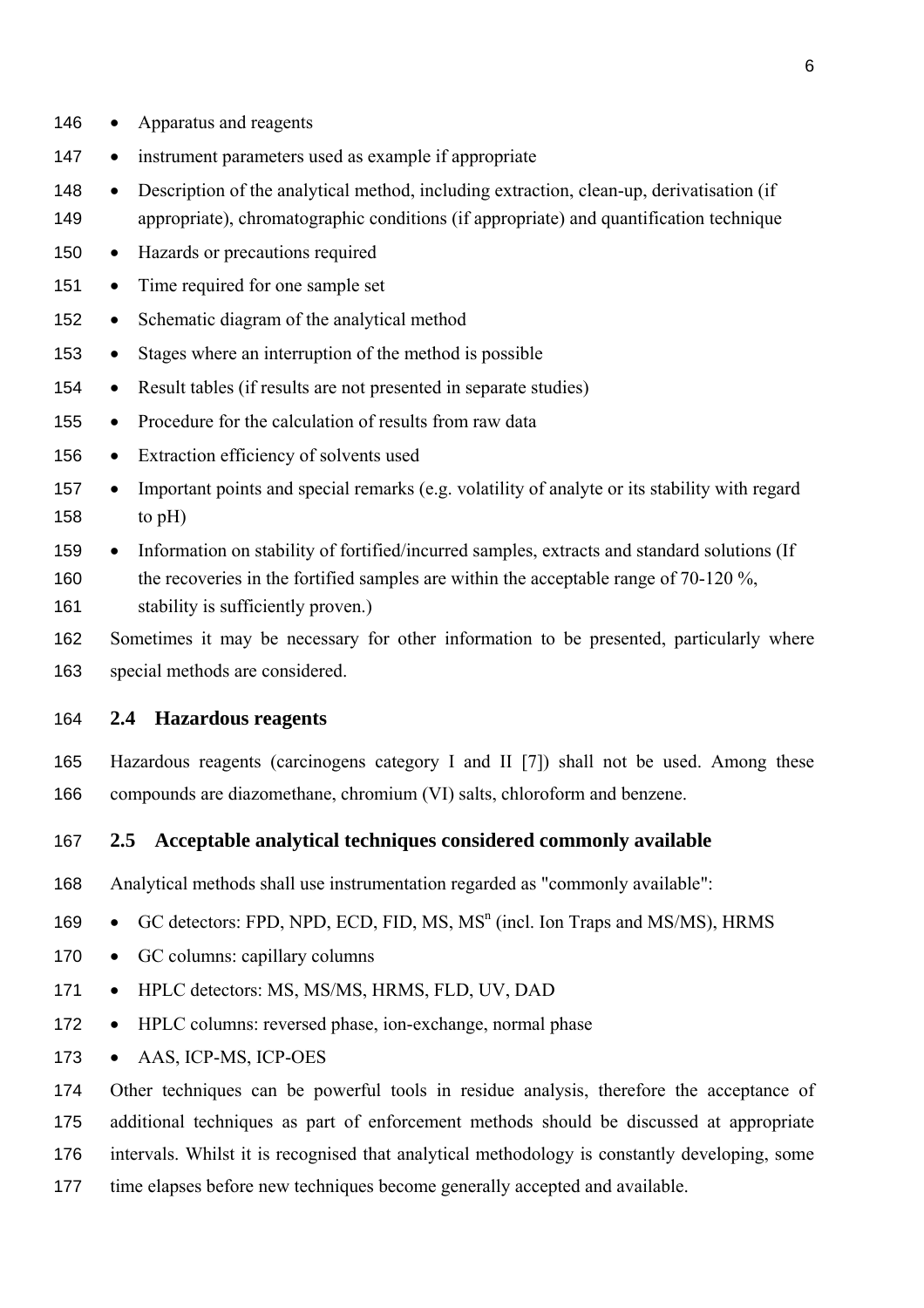#### **2.6 Multi-residue methods**

Multi-residue methods that cover a large number of analytes and that are based on GC-MS and/or HPLC-MS/MS are routinely used in enforcement laboratories for the analysis of plant matrices. Therefore, validated residue methods submitted for food of plants, plant products and foodstuff of plant origin (Section 3) should be multi-residue methods published by an international official standardisation body such as the European Committee for Standardisation (CEN) (e.g. [8 - 12]) or the AOAC International (e.g. [13]). Single residue methods should only be provided if data show and are reported that multi-residue methods involving GC as well as HPLC techniques cannot be used.

If validation data for the residue analytical method of an analyte in at least one of the commodities of the respective matrix group have been provided by an international official standardisation body and if these data have been generated in more than one laboratory with the required LOQ and acceptable recovery and RSD data (see Section 2.9.2), no additional validation by an independent laboratory is required.

#### **2.7 Single methods and common moiety methods**

Where a pesticide residue cannot be determined using a multi-residue method, one or where appropriate more alternative method(s) must be proposed. The method(s) should be suitable for the determination of all compounds included in the residue definition. If this is not possible and an excessive number of methods for individual compounds would be needed, a common moiety method may be acceptable, provided that it is in compliance with the residue definition. However, common moiety methods shall be avoided whenever possible.

#### **2.8 Single methods using derivatisation**

For the analysis of some compounds by GC, such as those of high polarity or with poor chromatographic properties, or for the detection of some compounds in HPLC, derivatisation may be required. These derivatives may be prepared prior to chromatographic analysis or as part of the chromatographic procedure, either pre- or post-column. Where a derivatisation method is used, this must be justified.

If the derivatisation is not part of the chromatographic procedure, the derivative must be sufficiently stable and should be formed with high reproducibility and without influence of matrix components on yield. The efficiency and precision of the derivatisation step should be demonstrated with analyte in sample matrix against pure derivative. The storage stability of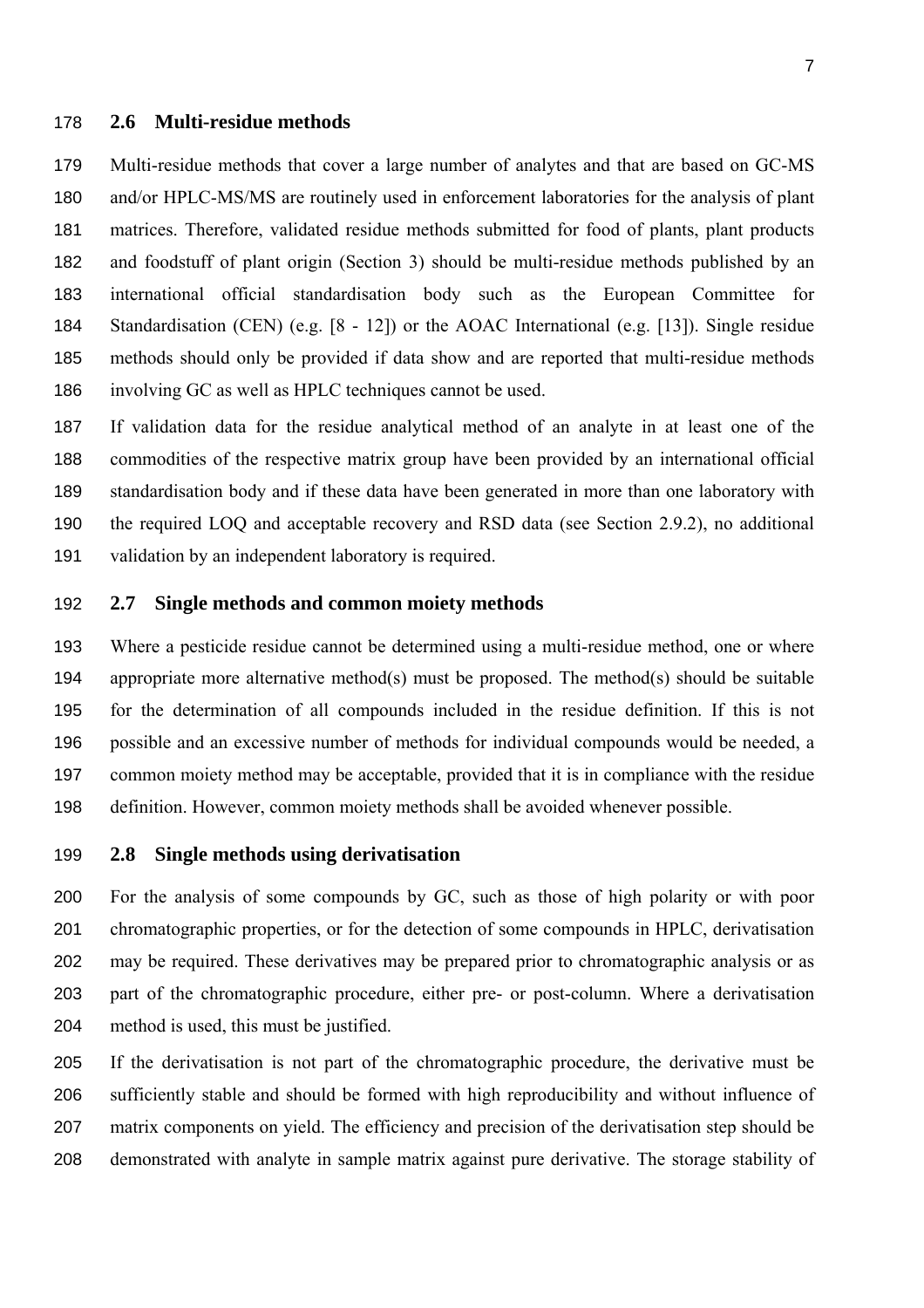the derivative should be checked and reported. For details concerning calibration refer to Section 2.9.1.

The analytical method is considered to remain specific to the analyte of interest if the derivatised species is specific to that analyte. However, where – in case of pre-column derivatisation – the derivative formed is a common derivative of two or more active substances or their metabolites or is classed as another active substance, the method should be considered non-specific and may be deemed unacceptable.

#### **2.9 Method validation**

- Validation data must be submitted for all analytes included in the residue definition for all representative sample matrices to be analysed at adequate concentration levels.
- Basic validation data are:
- 220 Calibration data
- Concentration of analyte(s) found in blank samples
- Concentration level(s) of fortification experiments
- Concentration and recovery of analyte(s) found in fortified samples
- Number of fortification experiments for each matrix/level combination
- Mean recovery for each matrix/level combination
- Relative standard deviation (RSD) of recovery, separate for each matrix/level combination
- Limit of quantification (LOQ), corresponding to the lowest validated level
- Representative clearly labelled chromatograms
- Data on matrix effects, e.g. on the response of the analyte in matrix as compared to pure standards
- .Further data may be required in certain cases, depending on the analytical method used, and the residue definition to be covered.

#### **2.9.1 Calibration**

The calibration of the detection system shall be adequately demonstrated at a minimum of 3 concentration levels in duplicate or (preferably) 5 concentration levels with single determination. Calibration should be generated using standards prepared in blank matrix extracts (matrix matched standards) for all sample materials included in the corresponding validation study (Sections 3 - 8). Only, if experiments clearly demonstrate that matrix effects are not significant (i.e. < 20 %), calibration with standards in solvent may be used. Calibration with standards in solvent is also acceptable for methods to detect residues in air (Section 7).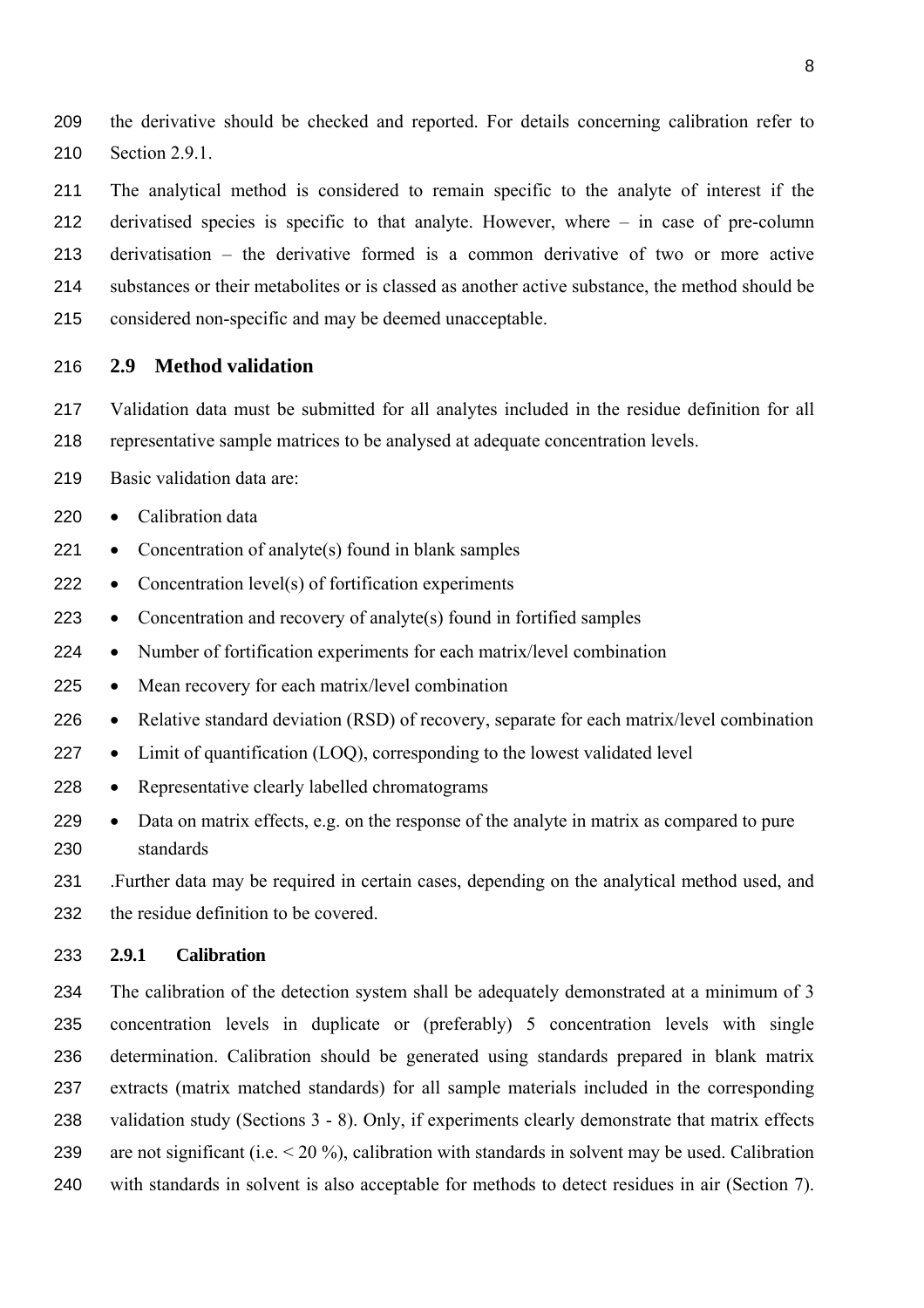In case that aqueous samples are analysed by direct injection HPLC-MS/MS calibration shall be performed with standards in aqueous solution.

The analytical calibration must extend to at least the range which is suitable for the determination of recoveries and for assessment of the level of interferences in control samples. For that purpose a concentration range shall be covered from 30 % of the LOQ to 20 % above the highest level (Section 2.9.2).

All individual calibration data shall be presented together with the equation of the calibration. Concentration data should refer to both, the mass fraction in the original sample (e.g. mg/kg) 249 and to the concentration in the extract (e.g.  $\mu$ g/L). A calibration plot should be submitted, in 250 which the calibration points are clearly visible. A plot showing the response factor<sup>1</sup> versus the concentration for all calibration points is preferred over a plot of the signal versus the concentration.

Linear calibrations are preferred if shown to be acceptable over an appropriate concentration range. Other continuous, monotonically increasing functions (e.g. exponential/power, logarithmic) may be applied where this can be fully justified based on the detection system used.

When quantification is based on the determination of a derivative, the calibration shall be conducted using standard solutions of the pure derivative generated by weighing, unless the derivatisation step is an integral part of the detection system. If the derivative is not available as a reference standard, it should be generated within the analytical set by using the same derivatisation procedure as that applied for the samples. Under these circumstances, a full justification should be given.

#### **2.9.2 Recovery and Repeatability**

Recovery and precision data must be reported for the following fortification levels, except for body fluids and body tissues (Section 8):

| 266 |  | $\bullet$ LOO | 5 samples |  |
|-----|--|---------------|-----------|--|
|-----|--|---------------|-----------|--|

- 267 10 times LOO, or MRL (set or proposed) or other relevant level  $(≥ 5 × LOO)$
- 268 5 samples

Additionally, for unfortified samples residue levels must be reported:

270 • blank matrix 2 samples

According to the residue definition the LOQ of chiral analytes usually applies to the sum of the two enantiomers. In this case it is not necessary to determine the enantiomers separately.

 $<sup>1</sup>$  The response factor is calculated by dividing the signal area by the respective analyte concentration.</sup>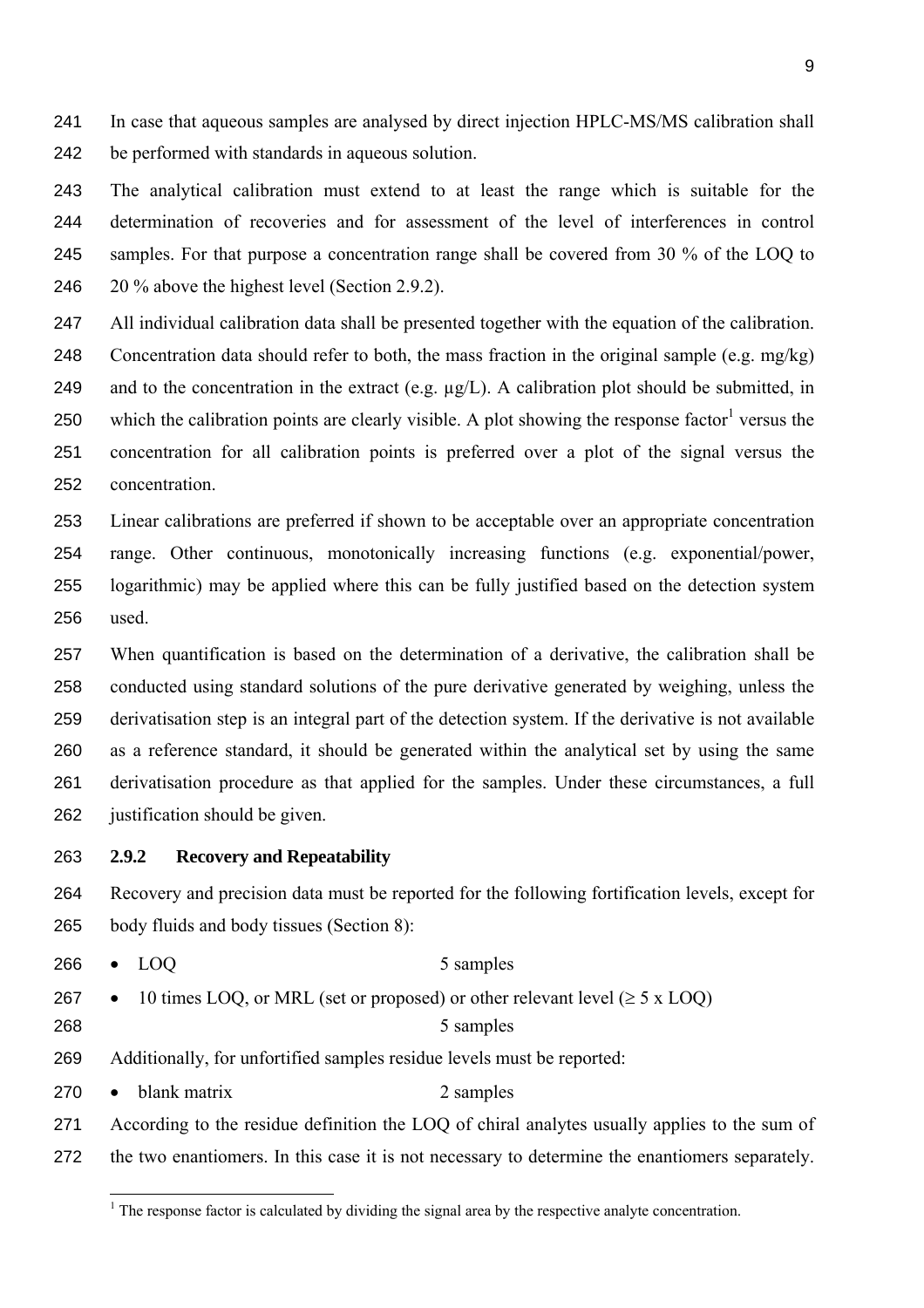Enantioselective methods would only be required if a single enantiomer is included in the residue definition.

- In cases of complex residue definitions (e.g. a residue definition which contains more than
- one compound) the validation results shall be reported for the single parts of the full residue
- definition, unless the single elements cannot be analysed separately.
- The mean recovery at each fortification level and for each sample matrix should be in the range of 70 % - 120 %. In certain justified cases mean recoveries outside of this range will be accepted.
- For plants, plant products, foodstuff (of plant and animal origin) and in feeding stuff recovery
- 282 may deviate from this rule as specified in Table  $1<sup>2</sup>$

| <b>Concentration level</b>        | Range of mean recovery | Precision, RSD |  |
|-----------------------------------|------------------------|----------------|--|
|                                   | (%)                    | (%)            |  |
| $> 1 \mu g/kg \leq 0.01 \mu g/kg$ | $60 - 120$             | 30             |  |
| $> 0.01$ mg/kg $\leq 0.1$ mg/kg   | $70 - 120$             | 20             |  |
| $> 0.1$ mg/kg $\leq 1.0$ mg/kg    | $70 - 110$             | 15             |  |
| $> 1$ mg/kg                       | $70 - 110$             | 10             |  |

**Table 1: Mean recovery and precision criteria for plant matrices and animal matrices [4]** 

If blank values are unavoidable, recoveries shall be corrected and reported together with the uncorrected recoveries.

The precision of a method shall be reported as the relative standard deviation (RSD) of recovery at each fortification level. For plants, plant products, foodstuff (of plant and animal origin) and feeding stuff the RSD should comply with the values specified in Table 1. In other 290 cases the RSD should be  $\leq 20\%$  per level. In certain justified cases, e.g. determination of residues in soil lower than 0.01 mg/kg, higher variability may be accepted.

When outliers have been identified using appropriate statistical methods (e.g. Grubbs or Dixons test), they may be excluded. Their number must not exceed 1/5 of the results at each fortification level. The exclusion should be justified and the statistical significance must be

<sup>&</sup>lt;sup>2</sup> According to Annex IIA 4.2 of Directive 91/414/EEC the mean recovery should normally be 70 % - 110 % and the RSD should preferably be  $\leq 20\%$ .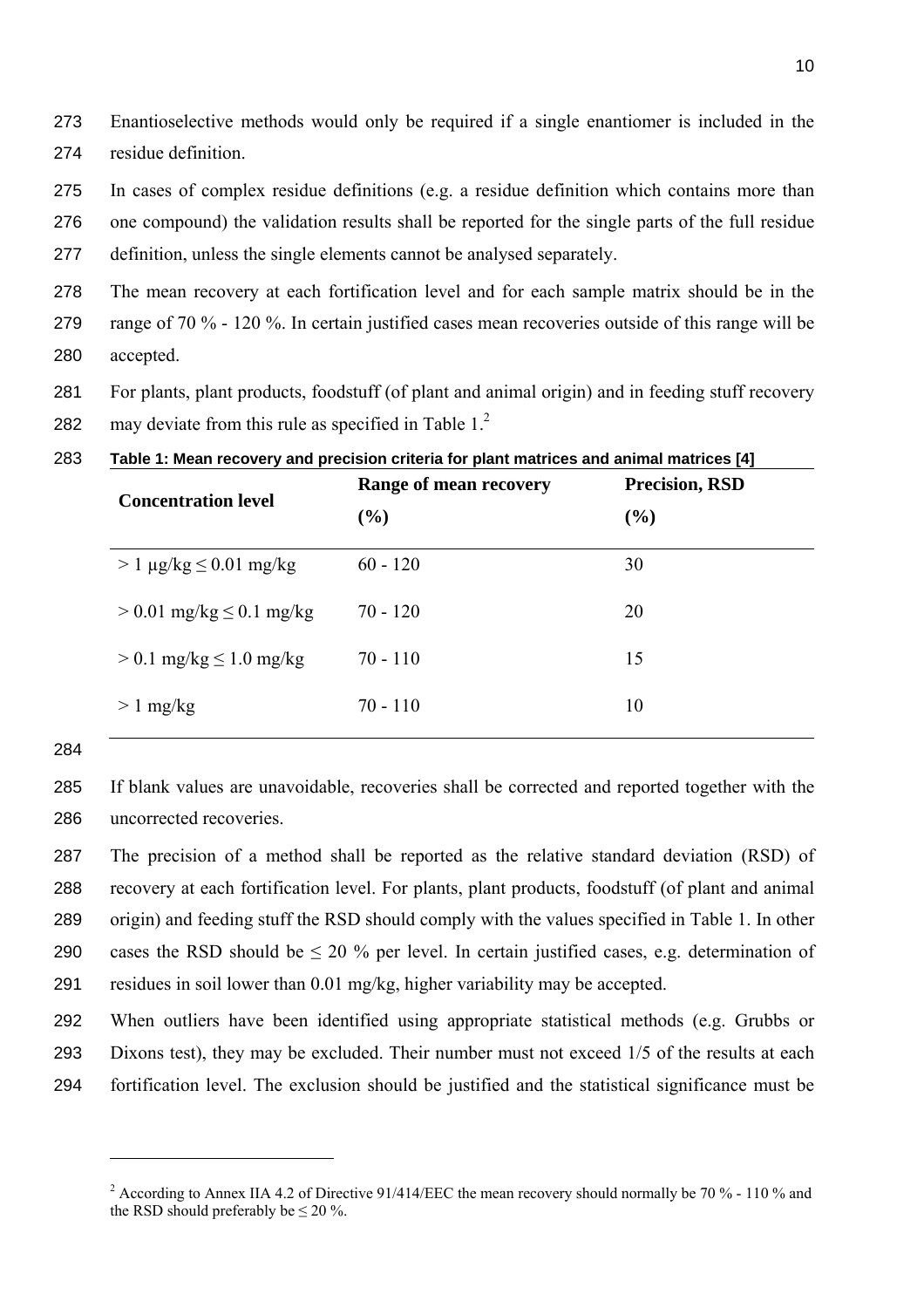clearly indicated. In that case all individual recovery data (including those excluded) shall be reported.

#### **2.9.3 Selectivity**

Representative clearly labelled chromatograms of standard(s) at the lowest calibrated level, matrix blanks and samples fortified at the lowest fortification level for each analyte/matrix combination must be provided to prove selectivity of the method. Labelling should include sample description, chromatographic scale and identification of all relevant components in the chromatogram.

When mass spectrometry is used for detection, a mass spectrum (in case of MS/MS: product ion spectrum) should be provided to justify the selection of ions used for determination.

Blank values (non-fortified samples) must be determined from the matrices used in fortification experiments and should not be higher than 30 % of the LOQ. If this is exceeded, detailed justification should be provided.

#### **2.10 Confirmation**

Confirmatory methods are required to demonstrate the selectivity of the primary method for 310 all representative sample matrices (Sections  $3 - 8$ ). It has to be confirmed that the primary method detects the right analyte (analyte identity) and that the analyte signal of the primary method is quantitatively correct and not affected by any other compound.

#### **2.10.1 Confirmation simultaneous to primary detection**

A confirmation simultaneous to the primary detection using one fragment ion in GC-MS and HPLC-MS or one transition in HPLC-MS/MS may be accomplished by one of the following approaches:

- In GC-MS, HPLC-MS, by monitoring at least 2 additional fragment ions (preferably 318  $m/z > 100$ ) for low resolution system and at least 1 additional fragment ion for high resolution/accurate mass system
- $\text{320}$  In GC-MS<sup>n</sup> (incl. Ion Traps and MS/MS), HPLC-MS/MS, by monitoring at least 1 additional SRM transition
- The following validation data are required for the additional fragment ions (MS and HRMS)

323 or the additional SRM transition  $(MS<sup>n</sup>$  and MS/MS): calibration data (Section 2.9.1), recovery

324 and precision data according to Section 2.9.2 for samples fortified at the respective LOQ ( $n =$ 

5) and for 2 blank samples.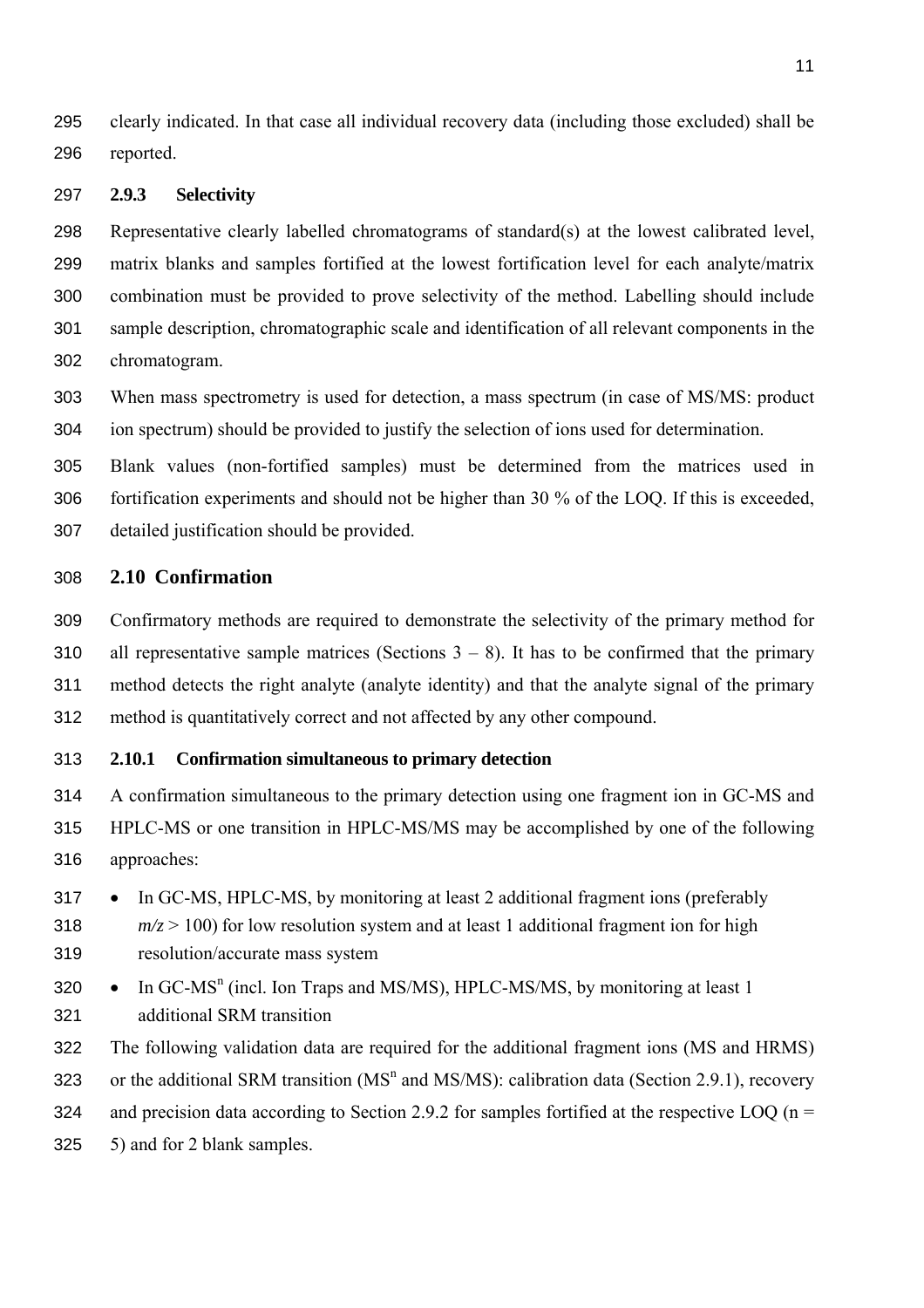| 326 | For all mass spectrometric techniques a mass spectrum (in case of single MS) or a product ion              |
|-----|------------------------------------------------------------------------------------------------------------|
| 327 | spectrum (in case of MS <sup>n</sup> ) should be provided to justify the selection of the additional ions. |
| 328 | Confirmation by an independent analytical technique<br>2.10.2                                              |
| 329 | Confirmation can also be achieved by an independent analytical method. The following are                   |
| 330 | considered sufficiently independent confirmatory techniques:                                               |
| 331 | chromatographic principle different from the original method<br>$\bullet$                                  |
| 332 | e.g. HPLC instead of GC                                                                                    |
| 333 | different stationary phase and/or mobile phase with significantly different selectivity<br>$\bullet$       |
| 334 | the following are not considered significantly different:                                                  |
| 335 | in GC: stationary phases of 100 % dimethylsiloxane and of 95 % dimethylsiloxane<br>$\bullet$               |
| 336 | $+5\%$ phenylpolysiloxane                                                                                  |
| 337 | in HPLC: C18- and C8-phases<br>$\bullet$                                                                   |
| 338 | alternative detector<br>$\bullet$                                                                          |
| 339 | • e.g. GC-MS vs. GC-ECD, HPLC-MS vs. HPLC-UV/DAD                                                           |
| 340 | derivatisation, if it was not the first choice method<br>$\bullet$                                         |
| 341 | high resolution/accurate mass MS<br>$\bullet$                                                              |
| 342 | in mass spectrometry an ionisation technique that leads to primary ions with different $m/z$<br>$\bullet$  |
| 343 | ratio than the primary method (e.g. ESI negative ions vs. positive ions)                                   |
| 344 | It is preferred that confirmation data are generated with the same samples and extracts used               |
| 345 | for validation of the primary method.                                                                      |

The following validation data are required: calibration data (Section 2.9.1), recovery and 347 precision data (Section 2.9.2) for samples fortified at the respective LOQ ( $n \ge 3$ ) and of a blank sample and proof of selectivity (Section 2.9.3).

# **2.11 Independent laboratory validation (ILV)**

A validation of the primary method in an independent laboratory (ILV) must be submitted for methods used for the determination of residues in plants, plant products, foodstuff (of plant and animal origin) and in feeding stuff. The ILV shall confirm the LOQ of the primary method, but at least the lowest action level (MRL).

The extent of independent validation required is given in detail in sections 3 and 4.

In order to ensure independence, the laboratory chosen to conduct the ILV trials must not have been involved in the method development and in its subsequent use. In case of multi-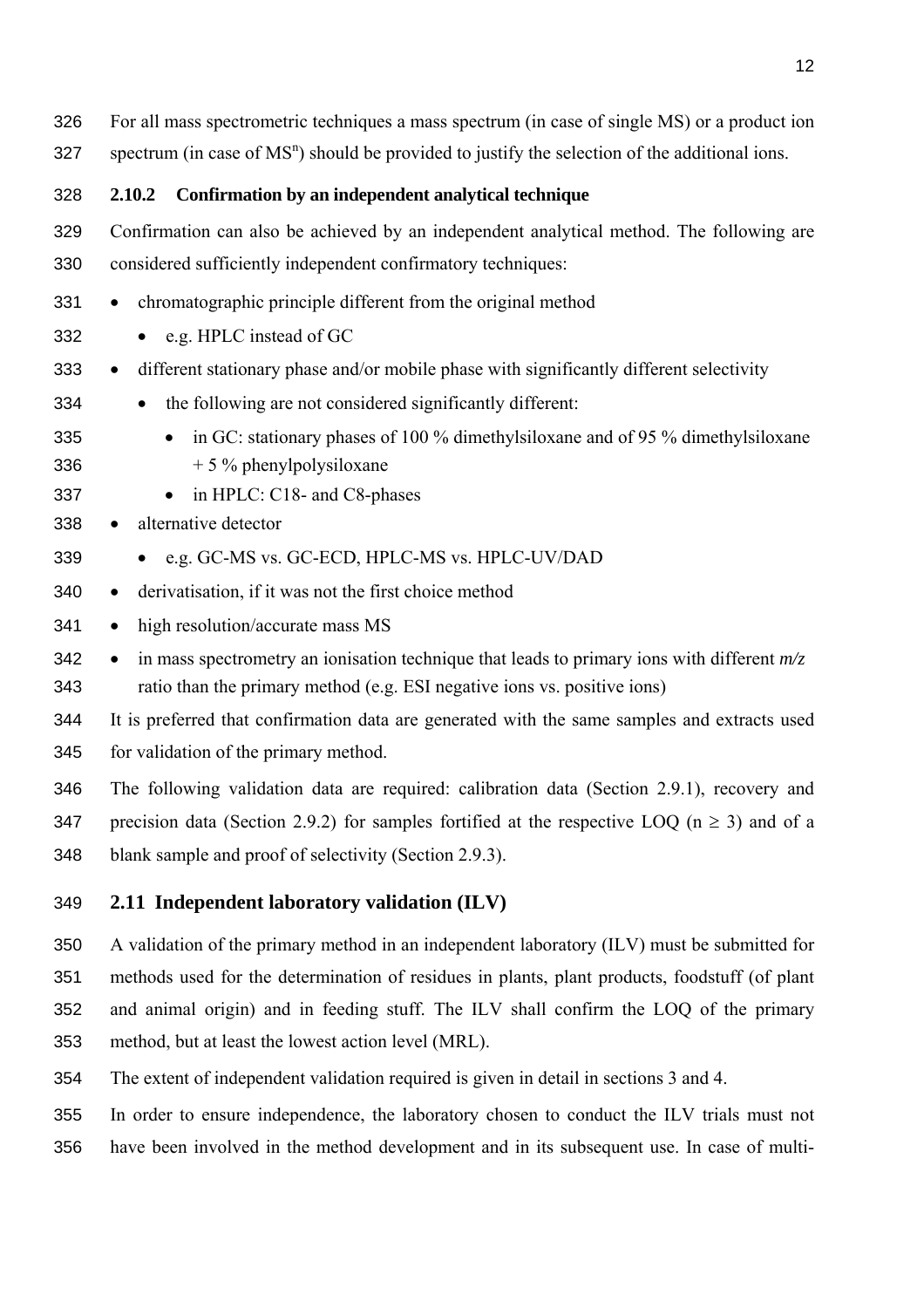- residue methods it would be accepted if the ILV is performed in a laboratory that has already experience with the respective method.
- The laboratory may be in the applicant's organisation, but should not be in the same location.

In the exceptional case that the lab chosen to conduct the ILV is in the same location, evidence must be provided that different personnel, as well as different instrumentation and stocks of chemicals etc have been used.

Any additions or modifications to the original method must be reported and justified. If the chosen laboratory requires communication with the developers of the method to carry out the analysis, this should be reported.

#### **2.12 Availability of standards**

All analytical standard materials used in an analytical method must be commonly available. This applies to metabolites, derivatives (if preparation of derivatives is not a part of the method description), stable isotope labelled compounds or other internal standards.

If a standard is not commercially available the standard should be made generally available by the applicant and contact details be provided.

#### **2.13 Extraction Efficiency**

The extraction procedures used in residue analytical methods for the determination of residues in plants, plant products, foodstuff (of plant and animal origin) and in feeding stuff should be 375 verified for all matrix groups for which residues  $\geq$  LOQ are expected, using samples with incurred residues from radio-labelled analytes.

Data or suitable samples may be available from pre-registration metabolism studies or rotational crop studies or from feeding studies. In cases where such samples are no longer available to validate an extraction procedure, it is possible to "bridge" between two solvent systems (details in [4]). The same applies if new matrices are to be included.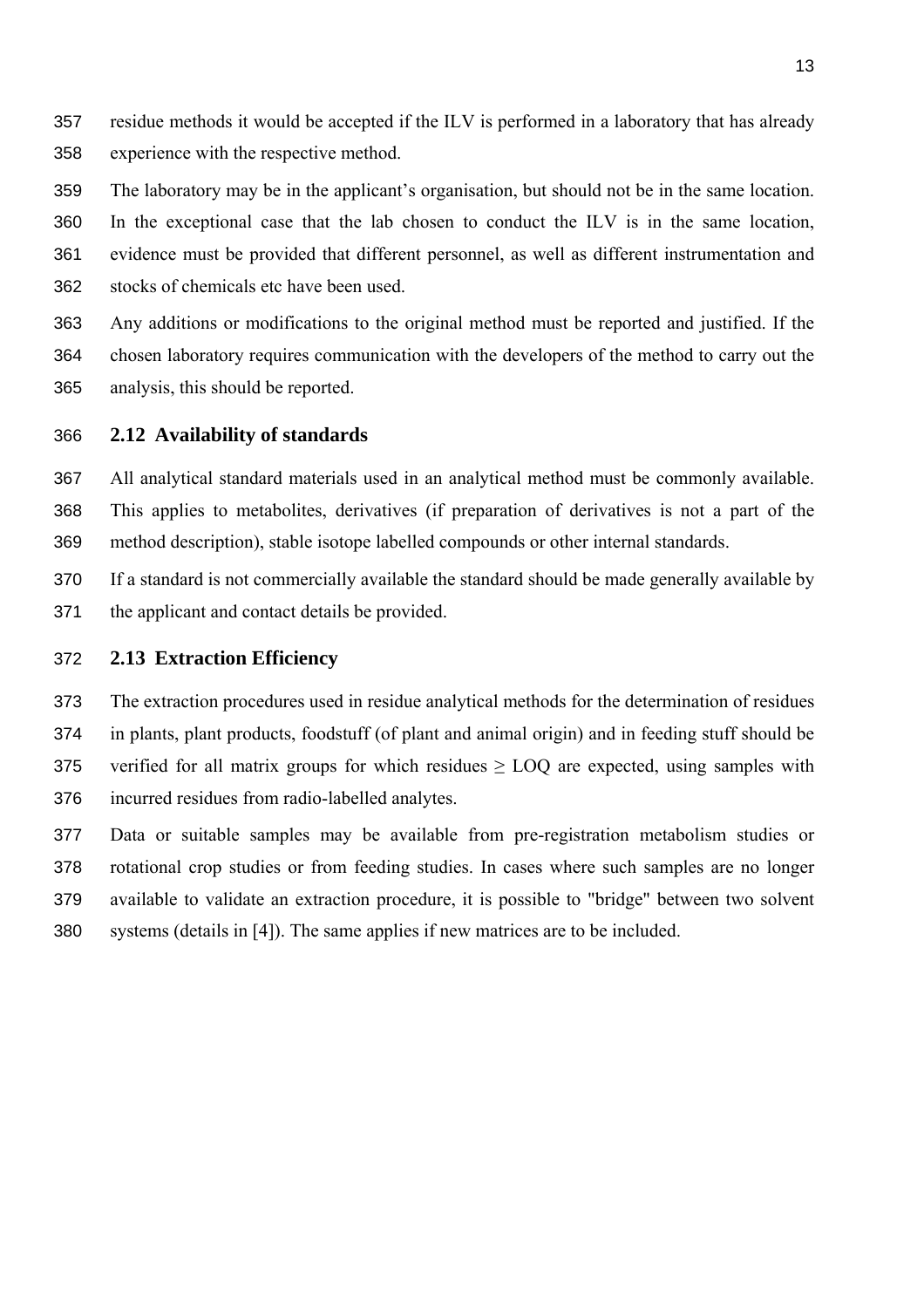# **3 Analytical methods for residues in plants, plant products, foodstuff (of plant origin), feedingstuff (of plant origin)**

**(Annex IIA Point 4.2.1 of Directive 91/414/EEC; Annex Point IIA, Point 4.3 of OECD)** 

#### **3.1 Purpose**

• Analysis of plants and plant products, and of foodstuff and feeding stuff of plant origin for compliance with MRL [3].

## **3.2 Selection of analytes**

The selection of analytes for which methods for food and feed are required depends upon the definition of the residue for which a maximum residue level (MRL) is set or is applied for according to Regulation (EC) No 396/2005.

## **3.3 Commodities and Matrix Groups**

Methods validated according to Section 2.9 and 2.10 must be submitted for representative commodities (also called "matrices" by analytical chemists) of all four matrix groups in Table 2.

#### **Table 2: Matrix groups and typical commodities**

| <b>Matrix group</b>                                                                                                                                                                        | <b>Examples for commodities</b>                                            |  |  |
|--------------------------------------------------------------------------------------------------------------------------------------------------------------------------------------------|----------------------------------------------------------------------------|--|--|
| dry commodities (high protein/high<br>starch content)                                                                                                                                      | barley, rice, rye, wheat, dry legume vegetables                            |  |  |
| commodities with high water content                                                                                                                                                        | apples, bananas, cabbage, cherries, lettuce, peaches,<br>peppers, tomatoes |  |  |
| commodities with high oil content                                                                                                                                                          | avocados, linseed, nuts, olives, rape seed                                 |  |  |
| commodities with high acid content                                                                                                                                                         | grapefruits, grapes, lemons, oranges                                       |  |  |
| Important Note: This list of commodities is not a comprehensive list of commodities/matrices.<br>Applicants may consult regulatory authorities for advice on the use of other commodities. |                                                                            |  |  |

If samples with high water content are extracted at a controlled pH a particular method or

validation for commodities with high acid content is not required.

Where a previously validated method has been adopted to a new matrix group, validation data

must be submitted for representative matrices of this group.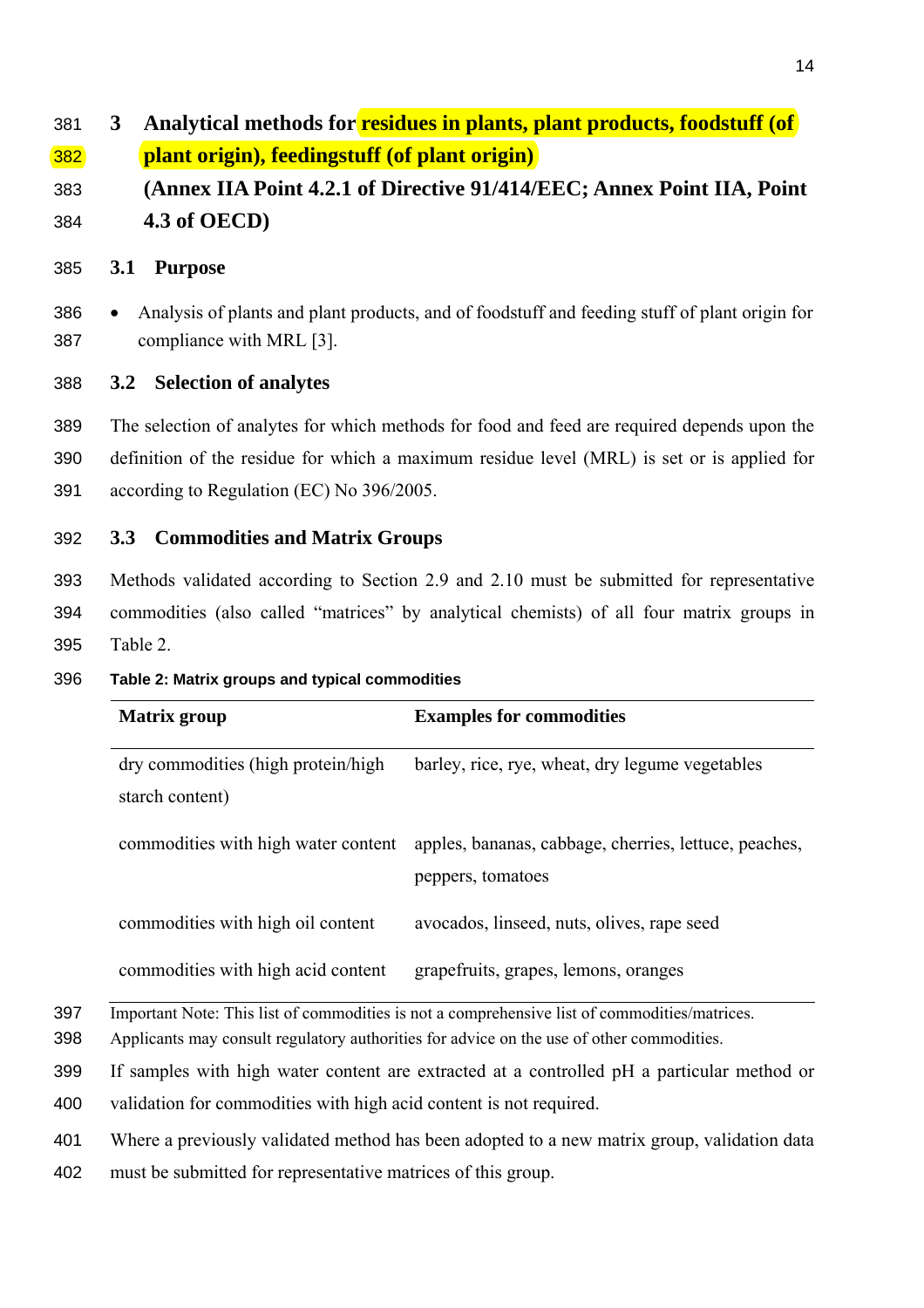If a method is required for a commodity which is difficult to analyse (see Table 3 for examples), full validation data for that specific commodity shall be presented to prove the suitability of the method.

| <b>Matrix group</b> | <b>Examples for Commodities</b>                    |
|---------------------|----------------------------------------------------|
| no group            | coffee beans, cocoa beans, herbal infusions, hops, |
|                     | spices, tea, tobacco                               |

**Table 3: Examples of matrices which are difficult to analyse** 

The decision on whether a commodity must be considered "difficult to analyse" may depend upon the sample preparation and the analytical method selected for analysis. For example matrices like brassica or onion may be considered "difficult to analyse" if detection techniques like ECD, NPD or UV are used.

**3.4 Limit of quantification** 

Generally, an LOQ of 0.01 mg/kg should be met. Only in justified cases it may be sufficient that the LOQ complies with the lowest MRL in the respective matrix group [3]. For commodities which are difficult to analyse the LOQ must meet 50 % of the MRL of that commodity unless the MRL is set at the LOQ.

## **3.5 Independent laboratory validation (ILV)**

An ILV must be conducted with samples of representative commodities of all matrix groups for which a primary method is required, with the same number of samples and fortification levels. If the primary method is identical for all matrix groups, it is sufficient to perform the ILV for commodities of two of these groups, one of them with high water content.

If a validated primary method is required for commodities difficult to analyse (Section 3.3) an ILV must be performed.

No ILV may be required if a multi-residue method published by an international official

standardisation body is sufficiently validated in more than one laboratory (see Section 2.6 for details).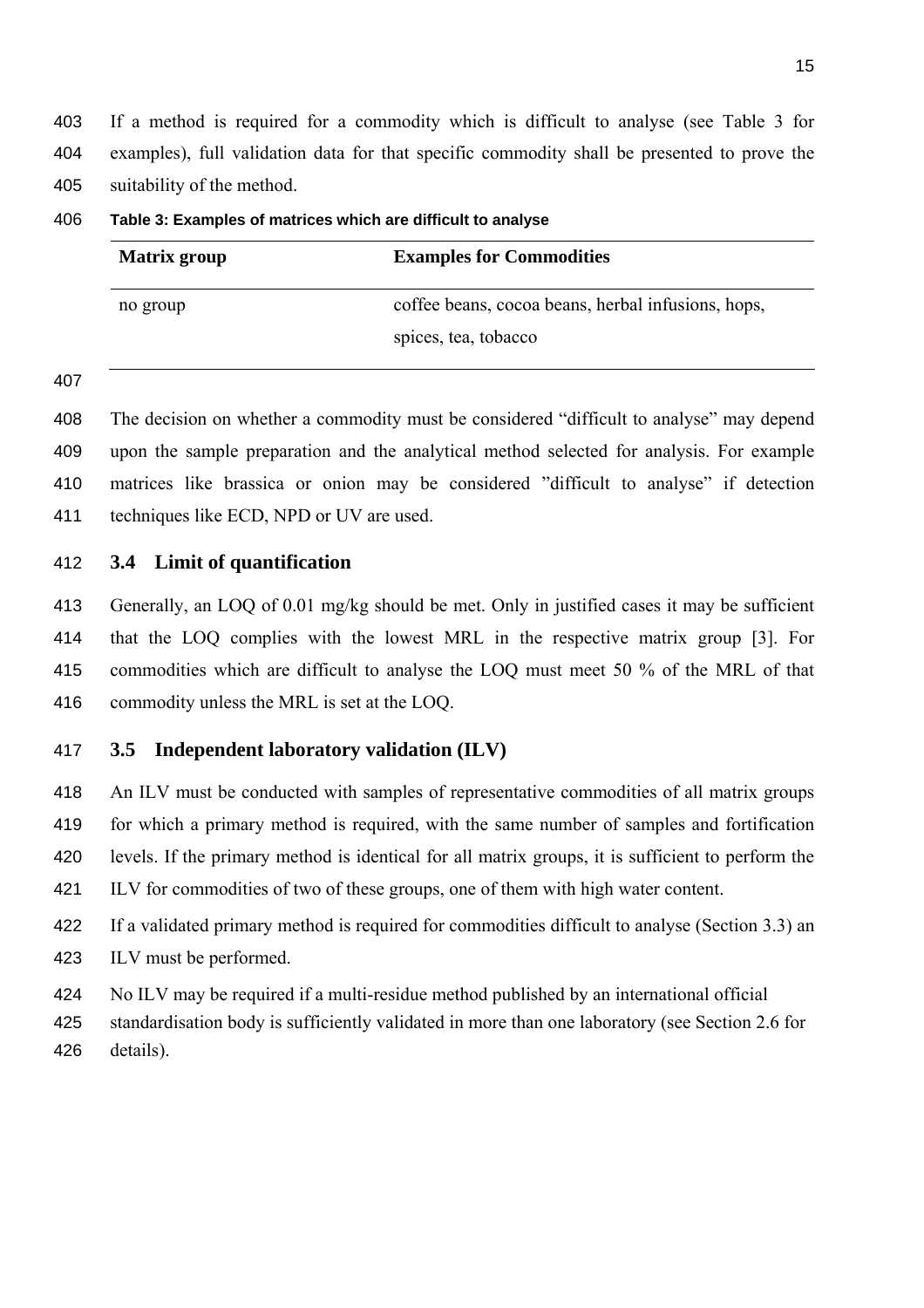# **4 Analytical methods for residues in foodstuff (of animal origin)**

**(Annex IIA Point 4.2.1 of Directive 91/414/EEC; Annex Point IIA, Point 4.3 of OECD)** 

# **4.1 Purpose**

• Analysis of foodstuff and feeding stuffs of animal origin for compliance with MRL [3].

# **4.2 Selection of analytes**

- The selection of analytes for which methods for foodstuff of animal origin are required
- depends upon the definition of the residue for which a maximum residue level (MRL) is set or
- is applied for according to Regulation (EC) No 396/2005.

# **4.3 Commodities**

A residue analytical method for foodstuff of animal origin shall be provided for the following animal matrices, if an MRL is established or is likely to be proposed:

- Milk
- Eggs
- 441 Meat (e.g. bovine or poultry)
- Fat
- Liver/kidney
- Methods must be validated according to Section 2.9 and 2.10.

# **4.4 Limit of quantification**

- Generally, an LOQ of 0.01 mg/kg should be met. Only in justified cases it may be sufficient
- 447 that the LOQ complies with the lowest MRL in the respective matrix [3].

# **4.5 Independent laboratory validation (ILV)**

An ILV must be conducted with samples of representative commodities of all matrices for

which a primary method is required, with the same number of samples and fortification levels.

- If a primary method is identical for all matrices listed under Section 4.3, it may be sufficient
- to perform the ILV with at least two of these matrices.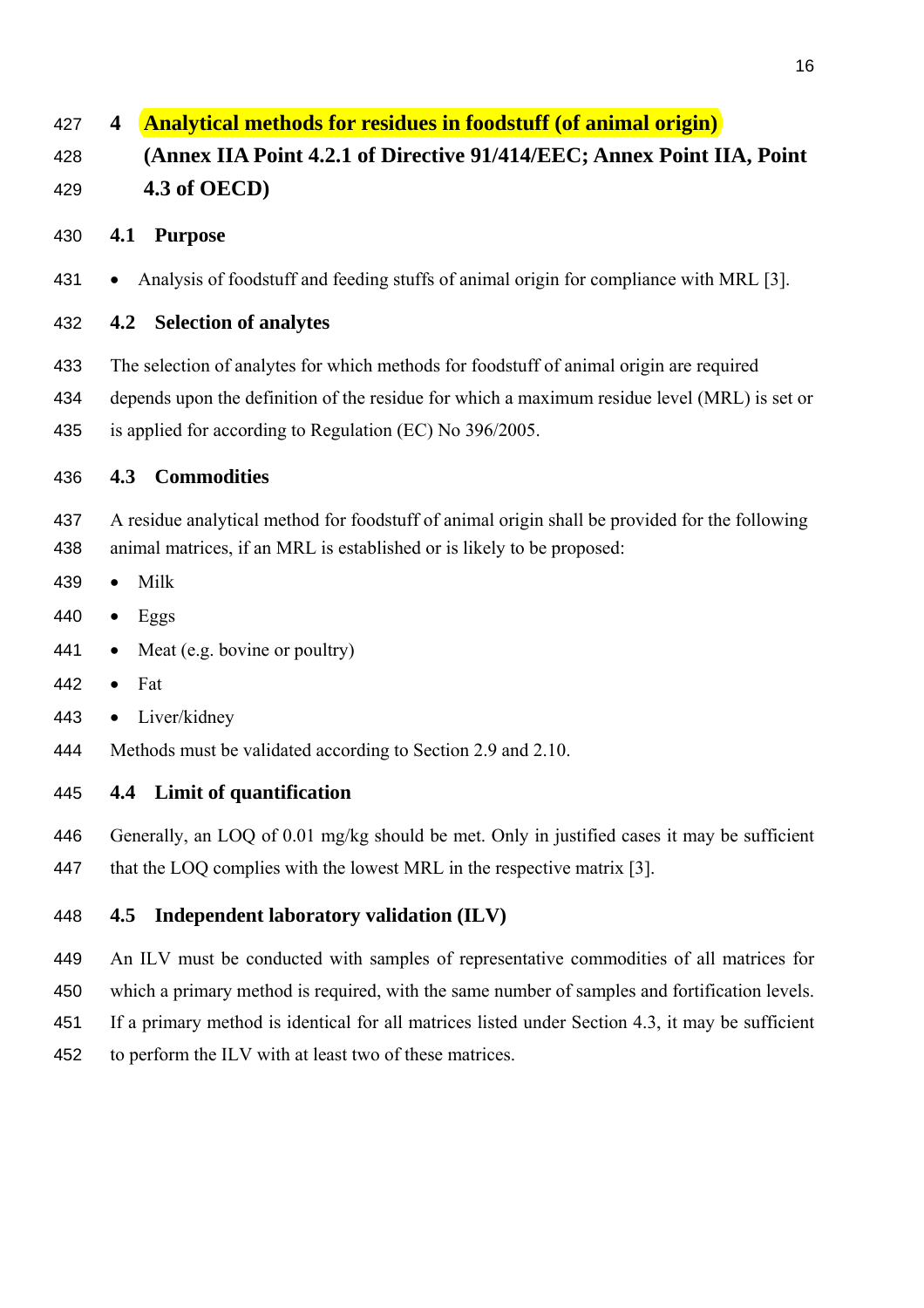# **5 Analytical methods for residues in soil**

# **(Annex IIA, Point 4.2.2 of Directive 91/414/EEC; Annex Point IIA, Point 4.4 of OECD)**

#### **5.1 Purpose**

Monitoring, enforcement of restrictions, post-registration control, emergency measures in the case of an accident, surveillance of buffer zones to surface waters.

## **5.2 Selection of analytes**

The residue definition for monitoring purposes in soil is based on the assessment of fate and ecotoxicology and may include the active substance and/or relevant metabolites.

EFSA Conclusions provide recommendations for the analytes "relevant for monitoring" in soil for active substances which were already peer reviewed. However such a definition may be subject to national legal provisions.

- Analytical methods for residues in soil may not be necessary, if more than 90 % of the start concentration of the active substance and its relevant metabolites are degraded within 467 3 days ( $DT_{90}$  < 3 d).
- Methods for naturally occurring non-toxic substances are usually not required.

## **5.3 Samples**

Methods must be validated according to Section 2.9 and 2.10 with representative soil of crop growing. Characteristics of the soil sample (e.g. soil type, pH and organic matter/carbon content) should be provided in the method description to support its selection.

- **5.4 Limit of quantification**
- Usually, the limit of quantification for residues in soil should be 0.05 mg/kg.

475 If the toxic concentration  $(LC_{50})$  for the most sensitive non-target organism is lower than

476 0.05 mg/kg  $(= 75 \text{ g/ha})^3$  the LOO must comply with this LC<sub>50</sub> value. For phytotoxic

477 herbicides the LOQ should also comply with the  $EC_{10}$ -value of the most sensitive crop.

 $\left\lfloor \frac{mg}{kg} \right\rfloor$ = application rate  $\frac{1}{\sqrt{1-x^2}}$  $=\frac{appract of rate}{\text{soil depth} \cdot \text{soil density}}$  $c =$  application rate  $\cdot \frac{1}{1500}$   $\frac{mg}{kg}$  $c =$ with soil depth : [cm]; soil density :  $1.5$  [g/cm<sup>3</sup>] : application rate

<sup>&</sup>lt;sup>3</sup> Expected concentrations in soil can be calculated from the application rate of an active substance (in [g/ha]) using the following equation: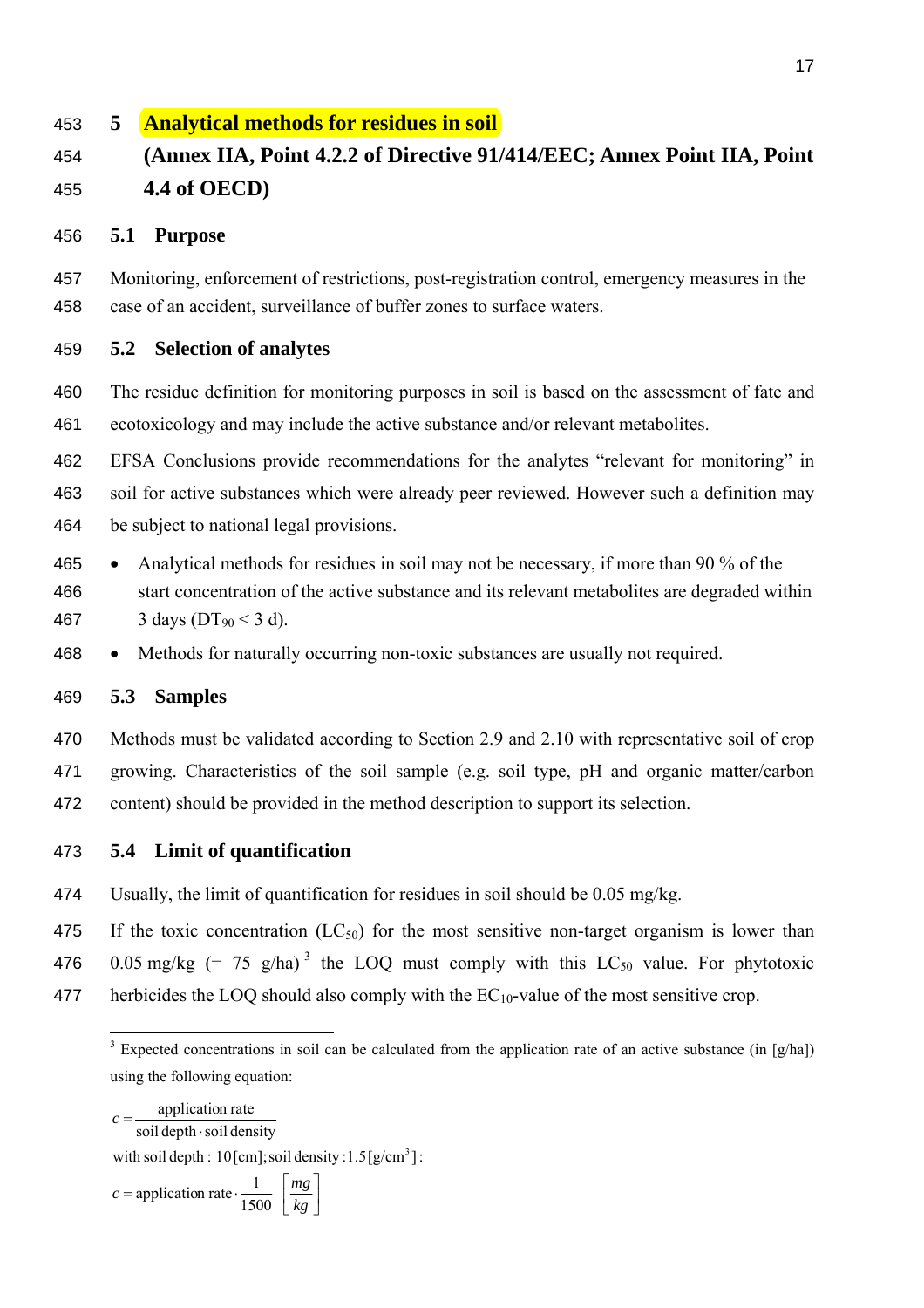Methods for highly phytotoxic compounds possibly demand highly sophisticated equipment to meet the required LOQ. Therefore techniques that are not considered as commonly available can be accepted, if justified.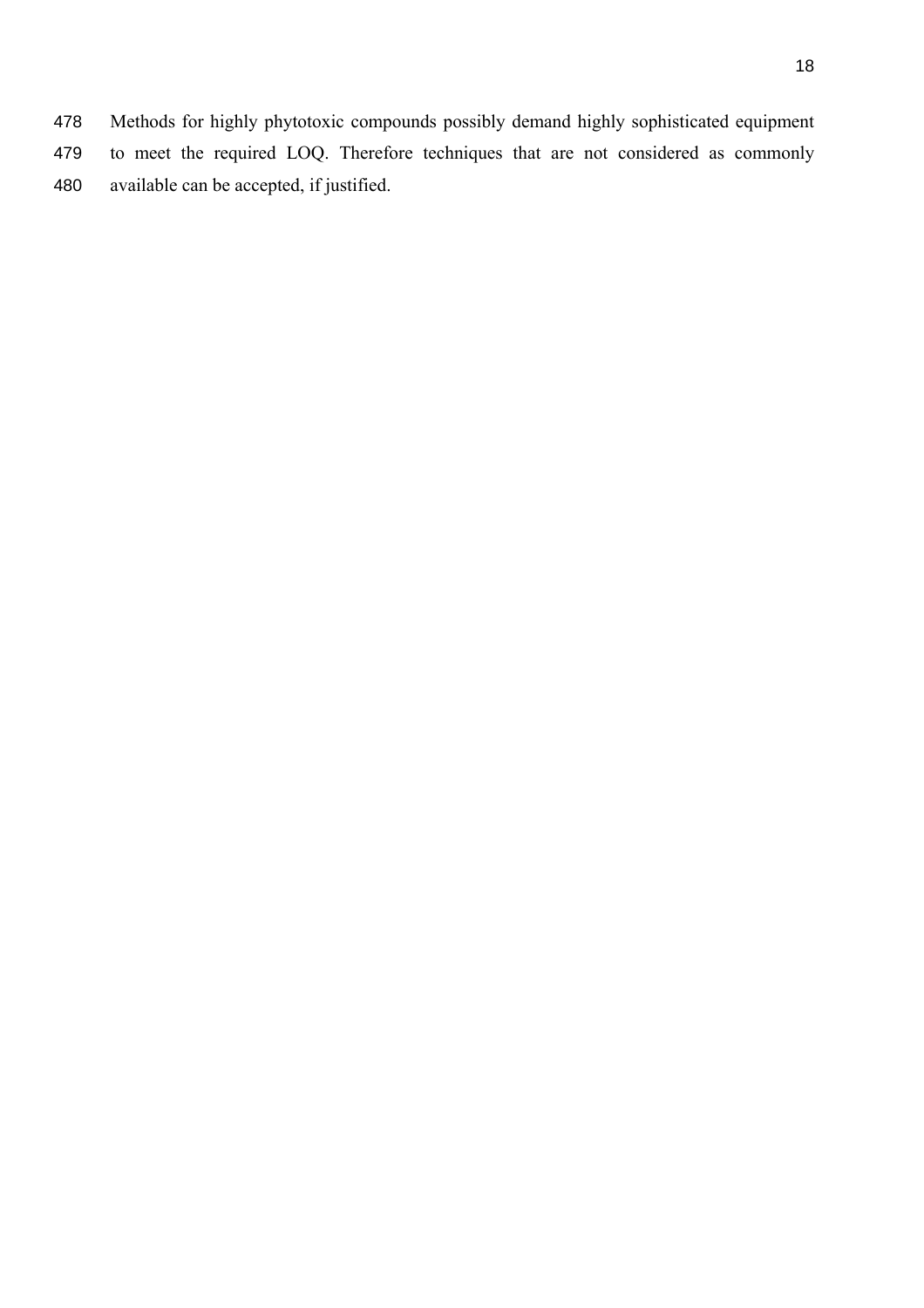# **6 Analytical methods for residues in water**

# **(Annex IIA, Point 4.2.3 of Directive 91/414/EEC; Annex Point IIA; Point 4.5 of OECD)**

#### **6.1 Purpose**

Enforcement of the drinking water limit [14] or the groundwater limit [15] of 0.1 µg/L, post-registration control, emergency measures in the case of an accident.

**6.2 Selection of analytes** 

The residue definition for monitoring purposes in drinking water and surface water is based on the assessment of fate and ecotoxicology and may include the active substance and/or relevant metabolites.

EFSA Conclusions provide recommendations for the analytes relevant for monitoring in drinking water/groundwater and surface water for active substances which were already peer reviewed. However such a definition may be subject to national legal provisions.

- Analytical methods for residues in water may not be necessary, if more than 90 % of the start concentration of the active substance and its relevant metabolites are degraded within 496 3 days ( $DT_{90}$  < 3 d).
- Methods for naturally occurring non-toxic substances are usually not required.

#### **6.3 Samples**

- Methods must be validated according to Section 2.9 and 2.10 for the following matrices:
- Drinking water or groundwater
- Surface water (freshwater, e.g. from rivers or ponds)

In the method description the sampling site should be provided. For the surface water used in method validation quality data shall be provided to demonstrate that the sample is a typical surface water in terms of its inorganic load (e.g. conductivity, hardness, pH) and its organic load (e.g. dissolved organic carbon content (DOC)).

Provided that a method has been successfully validated for surface water at the LOQ required for drinking water, no further validation in drinking water is required.

## **6.4 Limit of quantification**

For drinking water or groundwater the limit of quantification must meet 0.1 µg/L [14]. For surface water the LOQ must comply with the lowest effect concentration [16] mentioned in Table 4.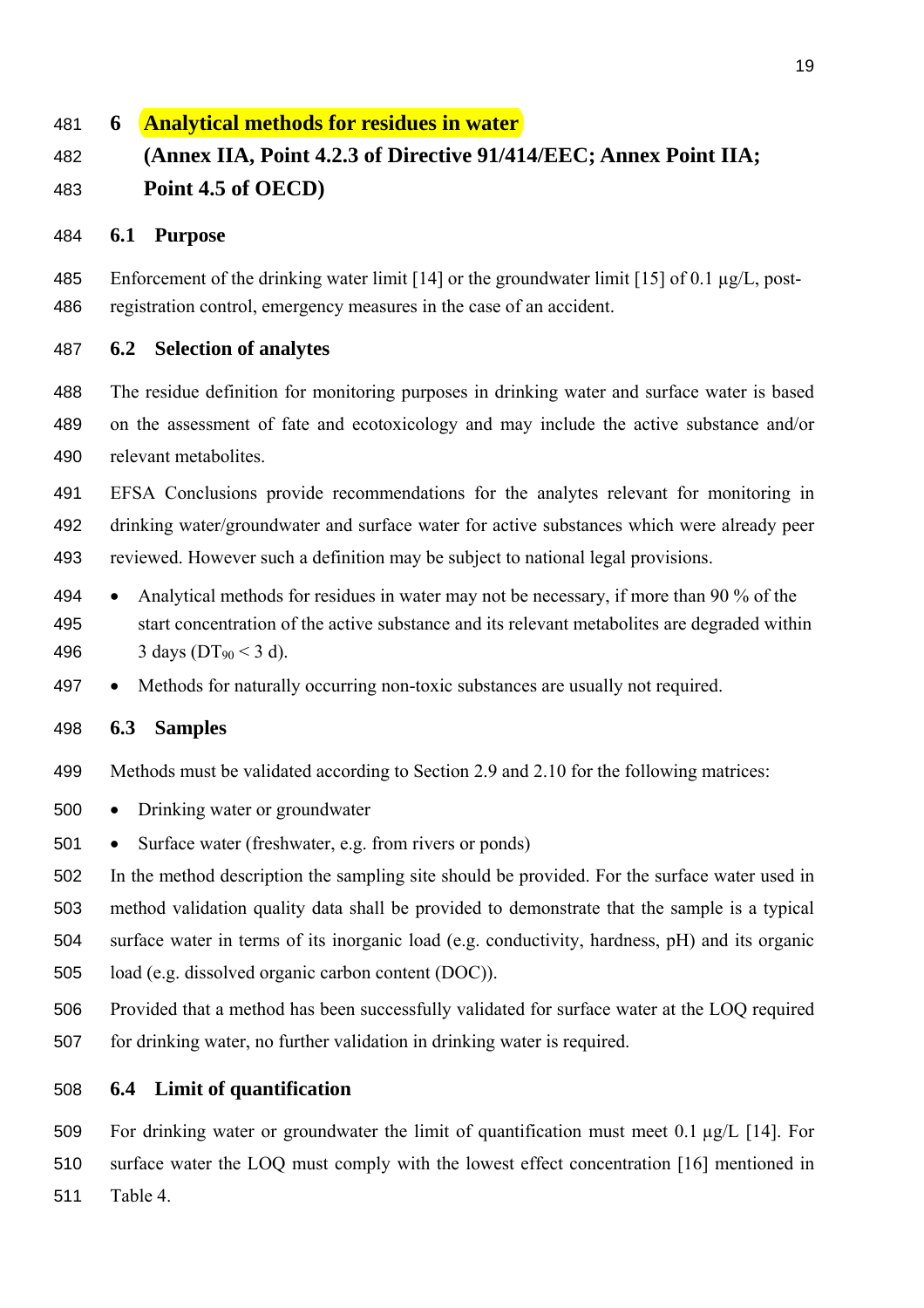|                       | Acute test | Long-term test |
|-----------------------|------------|----------------|
| Fish                  | $LC_{50}$  | <b>NOEC</b>    |
| Daphnia               | $EC_{50}$  | <b>NOEC</b>    |
| <i>Chironomus</i> sp  | $EC_{50}$  | <b>NOEC</b>    |
| Algae                 | $EC_{50}$  |                |
| Higher aquatic plants | $EC_{50}$  |                |

512 **Table 4: Effect concentrations relevant for setting of LOQs in surface water** 

513

# 514 **6.5 Direct injection**

515 In case that HPLC-MS/MS is used the direct injection of water samples is desirable, provided

516 that it complies with the LOQ. In that case recovery data cannot be calculated. Thus,

517 calibration and precision data have to be presented, only.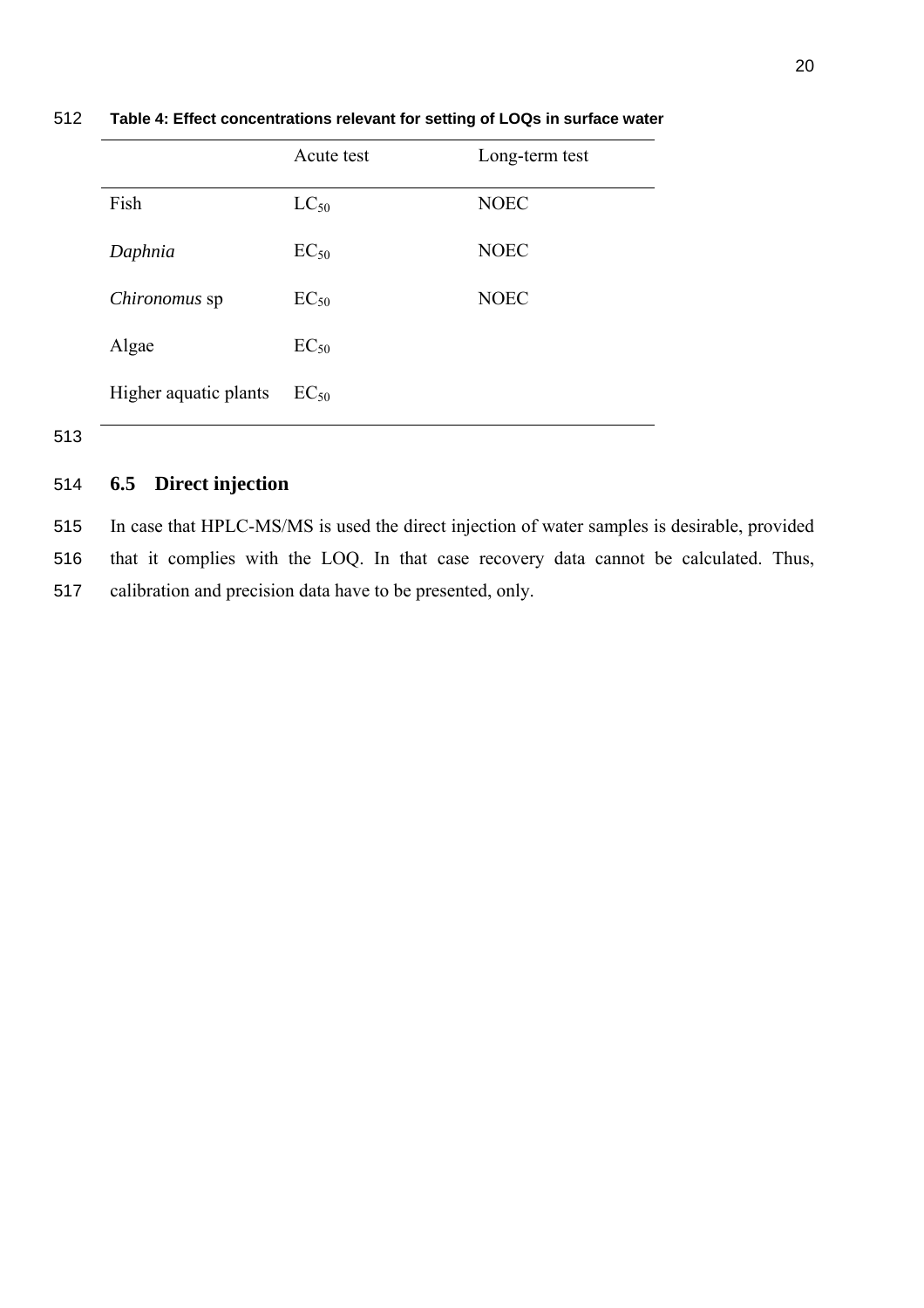# **7 Analytical methods for residues in air**

# **(Annex IIA, Point 4.2.4 of Directive 91/414/EEC; Annex Point IIA; Point 4.7 of OECD)**

## **7.1 Purpose**

Monitoring of the exposure of operators, workers or bystanders and working place.

# **7.2 Selection of analytes**

For air analyte selection is governed by the safety of operators, workers and/or bystanders as the primary criterion, and comprises the active substance in most cases.

- EFSA Conclusions provide recommendations for the analytes relevant for monitoring for active substances which were already peer reviewed.
- Methods may not be necessary if the application technique makes an exposure unlikely. However, consideration should be given to spray drift and particle associated substances which can cause relevant exposures. Therefore, in such cases an analytical method is also 531 required for substances with a low vapour pressure  $(< 10^{-5}$  Pa).
- Methods are usually not required for naturally occurring non-toxic substances and substances which are not classified as T+, T, Xi, Xn and are not labelled with the following symbols according to GHS:
- 



# **7.3 Samples**

Methods shall be validated according to Section 2.9 with air at 35 °C and at least 80 % relative humidity (RH). In justified cases (e.g. heat sensitive analyte) and if it is shown that a method does not work at 35 °C and 80 % RH, other conditions are applicable (e.g. ambient temperature and normal humidity).

# **7.4 Limit of quantification**

If a limit was established according to Council Directive 98/24/EC [17], the LOQ should comply with this value. If no limit is set the LOQ should comply with the concentration c 547 calculated from the AOEL<sub>inhalative</sub> (in [mg/kg bw d]) according to the following equation: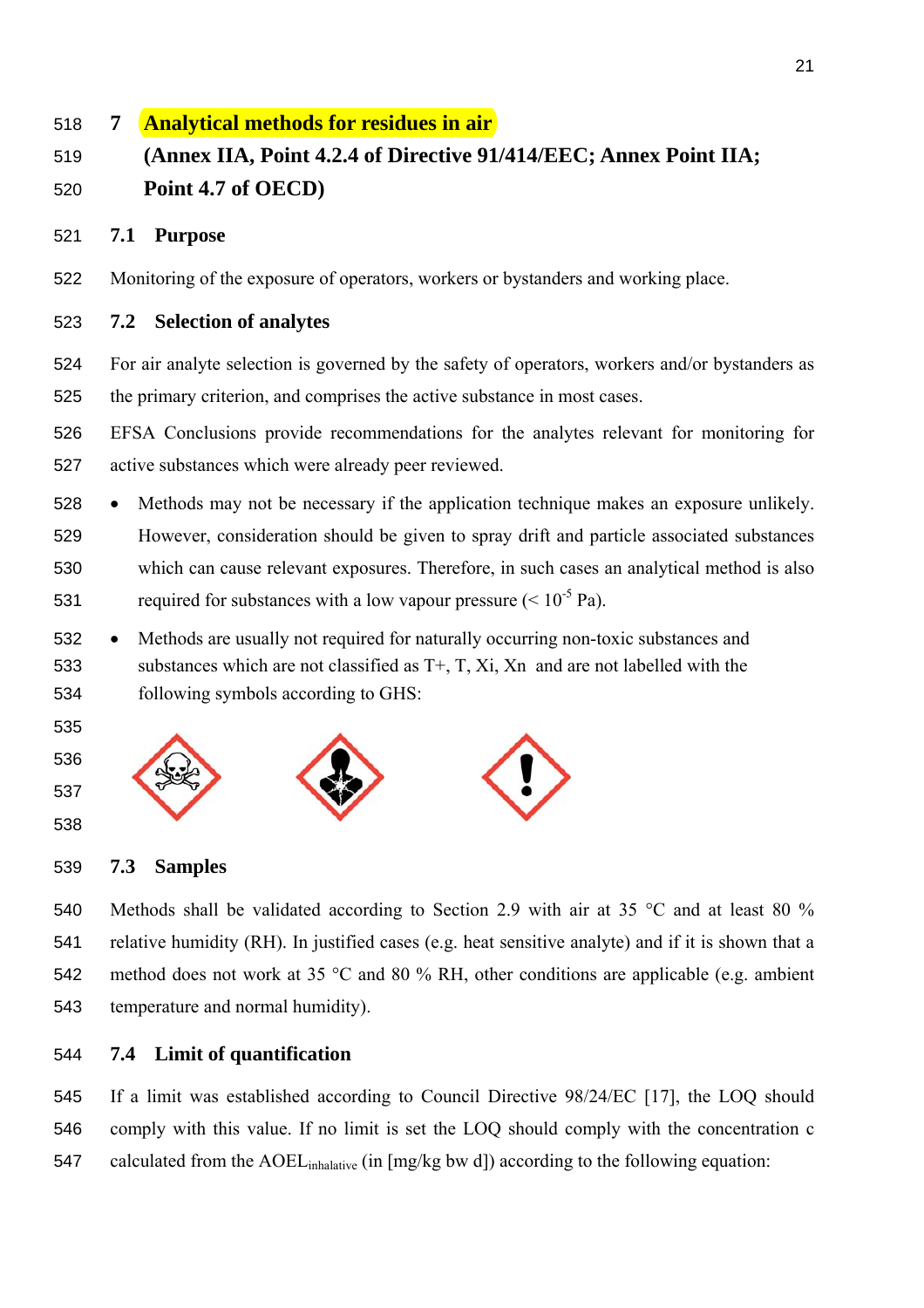$$
c = A O E L_{inhalative} \cdot \frac{\text{safety factor} \cdot \text{body weight}}{\text{air intake}}
$$

with safety factor : 0.1; body weight : 60 [kg]; air intake : 20 [m $^3$ /day] 548

$$
c = A O E L_{\text{inhalative}} \cdot 300 \left[ \frac{\mu g}{m^3} \right]
$$

549 Instead of the AOELinhalative the AOELsystemic can be used for calculation. In case that no 550 AOEL is available, the ADI-value can be employed instead.

551 In case that inhalation toxicity studies show that an active substance induces local effects on 552 the respiratory tract rather than systemic effects, the LOQ should comply with the AEC<sub>inhalation</sub> 553 [18].

## 554 **7.5 Sorbent characteristics**

555 The sorbent must be suitable for enrichment of particle associated and gaseous residues. It is 556 sufficient to quote literature proving that the sorbent also adsorbs particle associated residues. 557 For polymer based sorbents such a proof is not required.

#### 558 **7.6 Further validation data**

The retention capacity of the sorbent material must be proven. This may be carried out by determining the recovery of the analyte, added onto the sorbent in a small volume of solvent, at defined air temperature and relative humidity, after passage of a defined volume of air (> 100 L) for at least 6 hours. The capacity is considered sufficient if no significant breakthrough occurs.

564 It is desirable to submit data on the extractability of the analyte from the sorbent and on the 565 storage stability of the analyte loaded onto the sorbent.

#### 566 **7.7 Confirmatory methods**

567 No confirmatory methods are required for the determination of residues in air if sufficient 568 confirmatory methods are available for the determination in soil or water.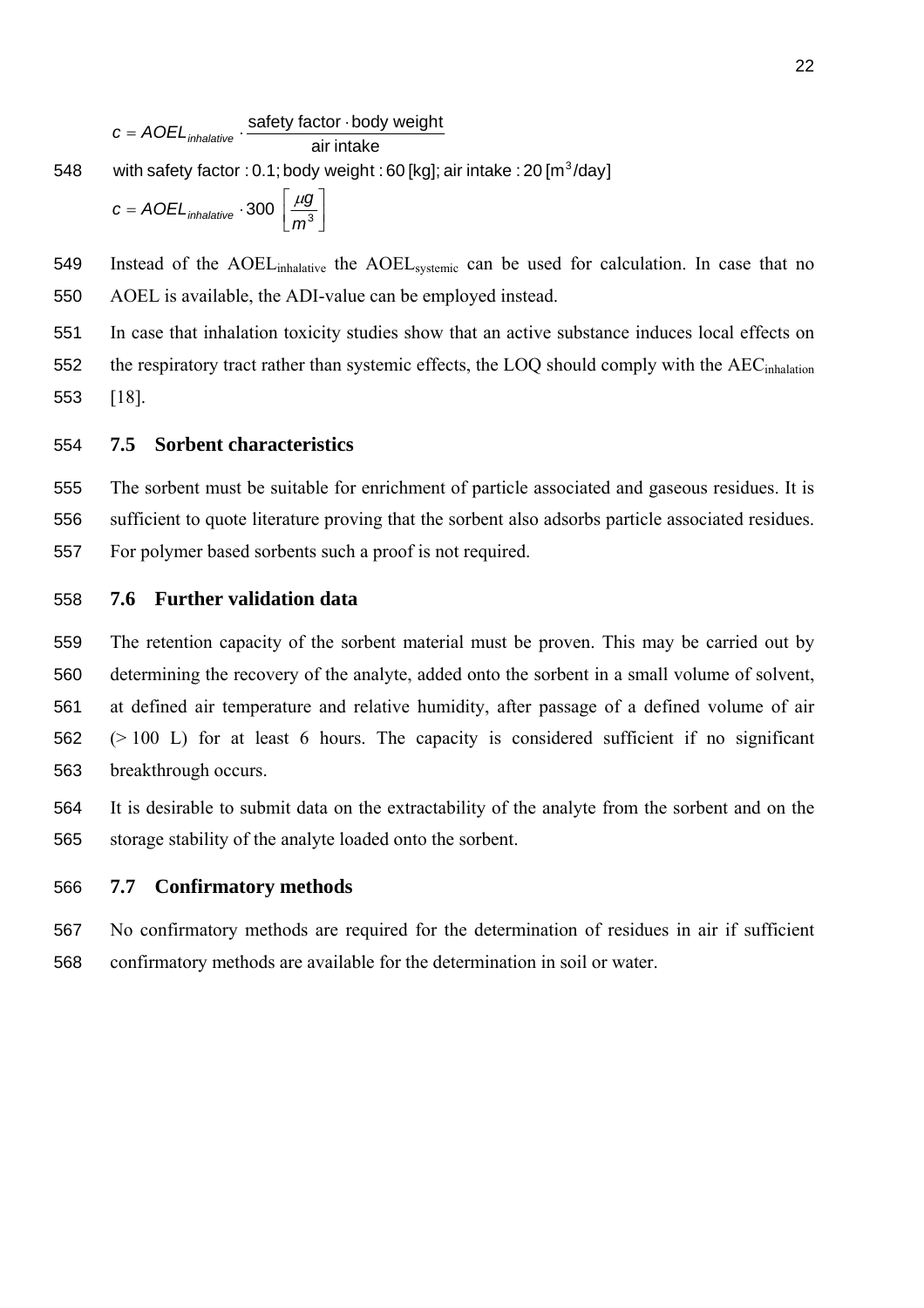# **8 Analytical methods for residues in body fluids and tissues (Annex IIA, Point 4.2.5 of Directive 91/414/EEC; Annex Point IIA Point 4.8 of OECD)**

#### **8.1 Purpose**

Detection of intoxications in humans and animals.

#### **8.2 Selection of analytes**

EFSA Conclusions provide recommendations for the analytes relevant for monitoring in body fluids and tissues for active substances which were already peer reviewed. This may include analytes defined as "relevant for monitoring" and classified as toxic or very toxic (T, T+) or are classified according to GHS as follows: Acute toxicity (cat. 1 - 3), CMR (cat. 1) or STOT (cat. 1). This may also include analytes that exhibit high acute toxicity in humans or animals equivalent to those classifications.

#### **8.3 Samples**

Methods must be validated according to Section 2.9 and 2.10 with the following matrix groups:

• Body fluids (either blood, serum, plasma or urine)

• Body tissues (either meat, liver or kidney)

Methods for body fluids and tissues should be validated with the matrix which is most suitable to prove intoxication. If a primary method for food of animal origin (Section 4) with sufficient sensitivity covers the respective tissue no additional method or validation study for body tissue is required.

#### **8.4 Sample set**

- 591 LOO 5 samples
- control 2 samples

No validation data for an elevated concentration level (10 x LOQ) are required for body fluids and tissues.

#### **8.5 Limit of quantification**

The LOQ shall meet 0.05 mg/L for body fluids and 0.1 mg/kg for body tissues.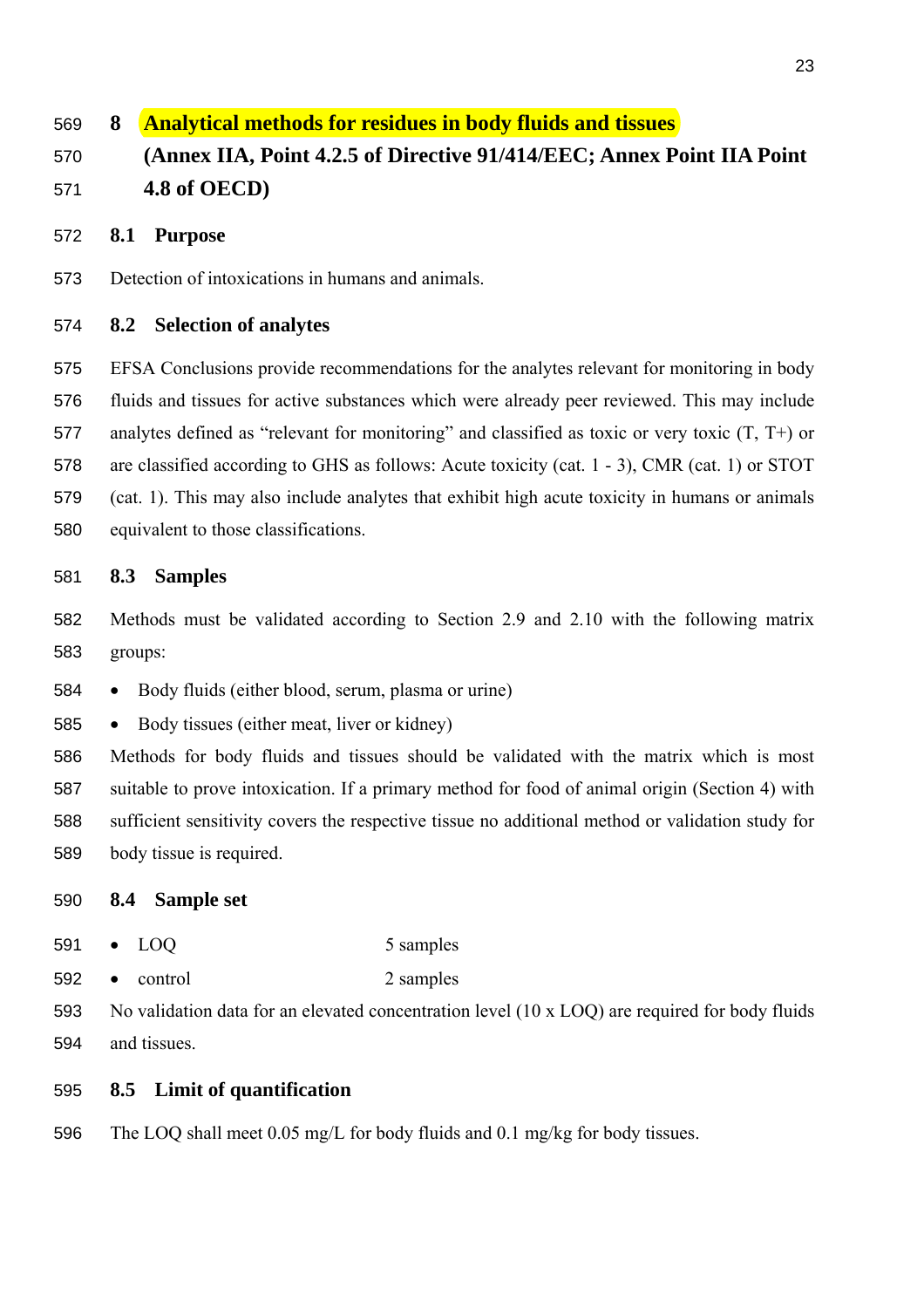# 597 **9 Summary - List of methods required**

598 Table 5 gives an overview on the methods that may be required. It can be used by the 599 applicant to check prior to submission of the application whether all required studies are 600 addressed.

# 601 **Table 5: Completeness check of analytical methods for monitoring purposes and post-**602 **registration control**

| Matrix group / crop group                             | Residue definition<br>for monitoring | LOQ | Methods           |                        |                               |
|-------------------------------------------------------|--------------------------------------|-----|-------------------|------------------------|-------------------------------|
|                                                       |                                      |     | Primary<br>method | Confirmatory<br>method | Independent<br>lab validation |
| Dry commodities (high<br>protein/high starch content) |                                      |     |                   |                        |                               |
| Commodities with high<br>water content                |                                      |     |                   |                        |                               |
| Commodities with high oil<br>content                  |                                      |     |                   |                        |                               |
| Commodities with high acid<br>content                 |                                      |     |                   |                        |                               |
| Commodities which are<br>difficult to analyse         |                                      |     |                   |                        |                               |
| Milk                                                  |                                      |     |                   |                        |                               |
| Eggs                                                  |                                      |     |                   |                        |                               |
| Meat                                                  |                                      |     |                   |                        |                               |
| Fat                                                   |                                      |     |                   |                        |                               |
| Kidney/liver                                          |                                      |     |                   |                        |                               |
| Soil                                                  |                                      |     |                   |                        | Not<br>necessary              |
| Drinking water                                        |                                      |     |                   |                        | Not<br>necessary              |
| Surface water                                         |                                      |     |                   |                        | Not<br>necessary              |
| Air                                                   |                                      |     |                   |                        | <b>Not</b><br>necessary       |
| Body fluids                                           |                                      |     |                   |                        | Not<br>necessary              |
| Body tissues                                          |                                      |     |                   |                        | <b>Not</b><br>necessary       |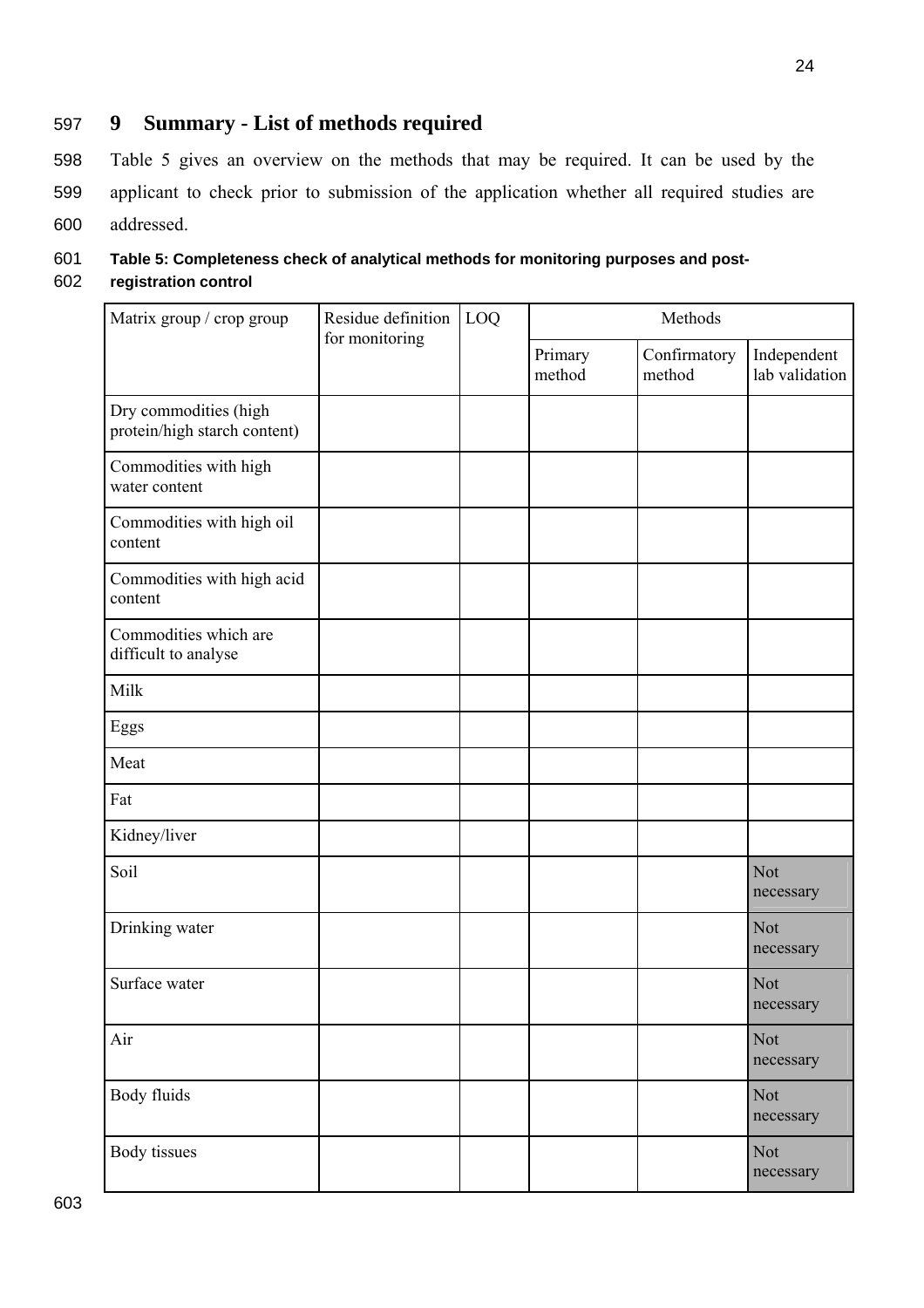# 604 **10 Abbreviations**

| <b>AAS</b>                        | atomic absorption spectroscopy                                                        |
|-----------------------------------|---------------------------------------------------------------------------------------|
| <b>ADI</b>                        | acceptable daily intake                                                               |
| <b>AOEL</b> <sub>inhalative</sub> | acceptable operator exposure level for exposure by inhalation; according<br>to $[19]$ |
| $AEC$ <sub>inhalation</sub>       | adverse effect concentration for exposure by inhalation [18]                          |
| AOEL <sub>systemic</sub>          | acceptable operator exposure level concerning systemic effects [19]                   |
| <b>CEN</b>                        | European Committee for Standardisation                                                |
| <b>DAD</b>                        | diode array detector                                                                  |
| $DT_{90}$                         | time required for 90 % degradation                                                    |
| $EC_{10}$                         | concentration showing 10 % effect                                                     |
| $EC_{50}$                         | concentration showing 50 % effect                                                     |
| <b>ECD</b>                        | electron capture detector                                                             |
| <b>EFSA</b>                       | European Food Safety Authority                                                        |
| <b>ESI</b>                        | electrospray ionisation                                                               |
| <b>FID</b>                        | flame ionisation detector                                                             |
| <b>FLD</b>                        | fluorescence detector                                                                 |
| <b>FPD</b>                        | flame photometric detector                                                            |
| GC                                | gas chromatography                                                                    |
| <b>HPLC</b>                       | high-performance liquid-chromatography                                                |
| <b>HRMS</b>                       | high resolution mass spectrometry                                                     |
| <b>ICP</b>                        | inductively coupled plasma                                                            |
| <b>ILV</b>                        | independent laboratory validation                                                     |
| $LC_{50}$                         | concentration showing 50 % lethal effect                                              |
| LOQ                               | limit of quantification (here: lowest successfully validated level)                   |
| <b>MRL</b>                        | maximum residue level                                                                 |
| <b>MS</b>                         | mass spectrometry                                                                     |
| MS <sup>n</sup>                   | multiple-stage mass spectrometry (with $n \ge 2$ )                                    |
| <b>NOEC</b>                       | no observed effect concentration                                                      |
| <b>NPD</b>                        | nitrogen phosphorus detector                                                          |
| <b>OECD</b>                       | Organisation of Economic Cooperation and Development                                  |
| <b>OES</b>                        | optical emission spectroscopy                                                         |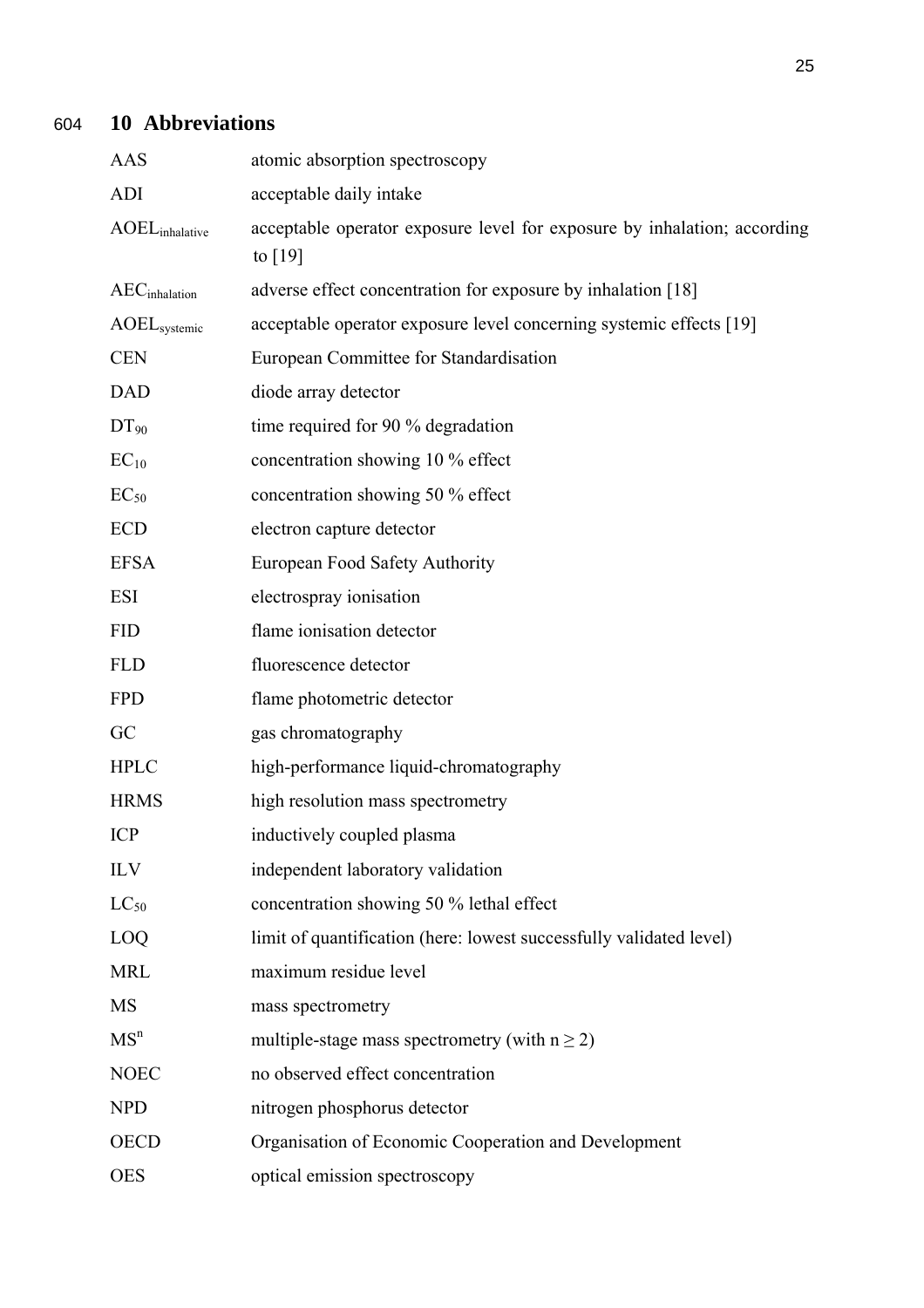- SRM selected reaction monitoring
- UV ultraviolet (detector)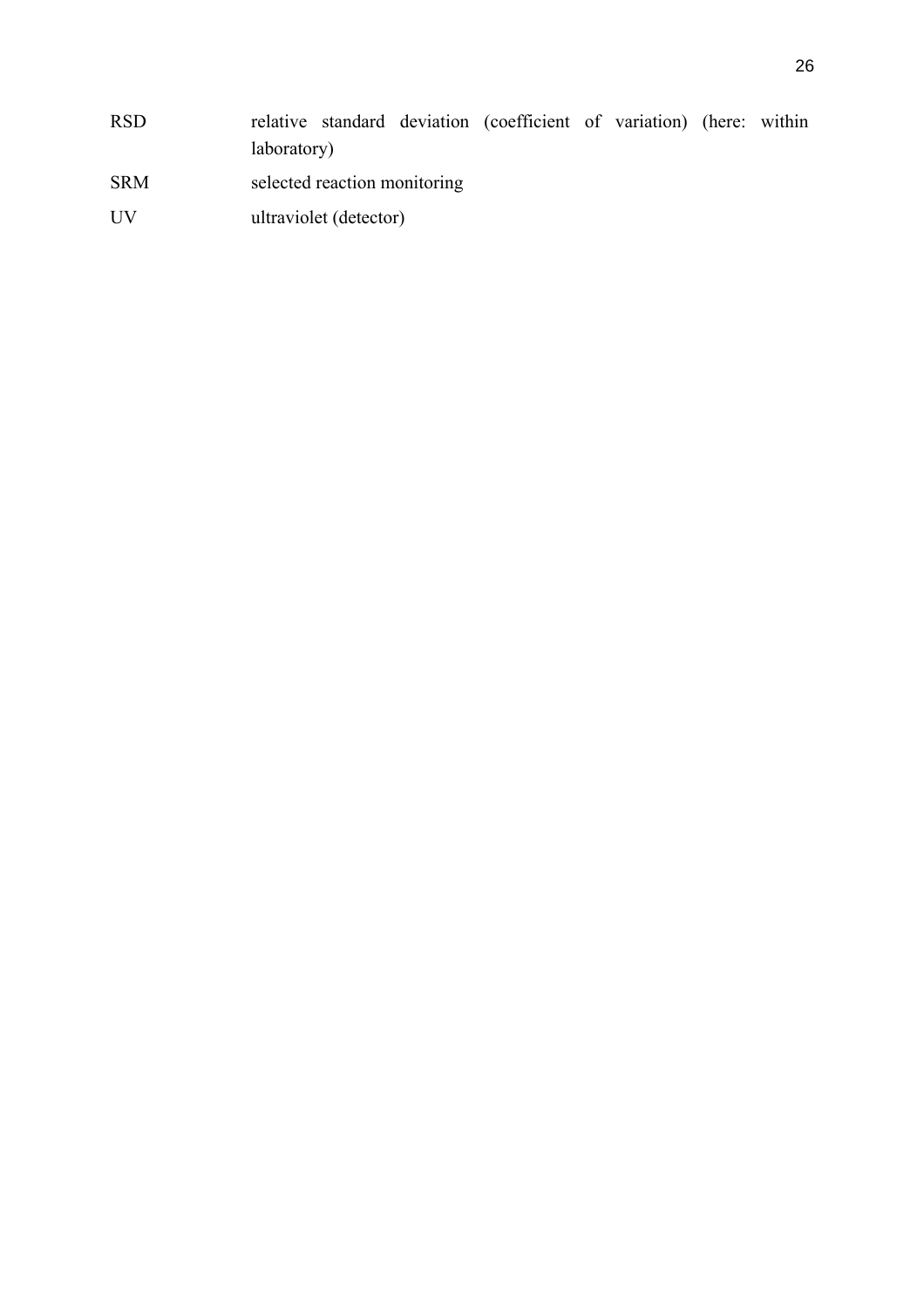# **11 References**

- [1] Regulation (EC) No 1107/2009 of the European Parliament and of the Council of 21 October 2009 concerning the placing of plant protection products on the market and repealing Council Directives 79/117/EEC and 91/414/EEC. L 309/1 EN, Official Journal of the European Union, 24.11.2009.
- [2] Council Directive 91/414/EEC of 15 July 1991 concerning the placing of plant protection products on the market. Data requirements for active substances according to Annexes II and III.
- [3] Regulation (EC) No 396/2005 of the European Parliament and of the Council of 23 February 2005 on maximum residue levels of pesticides in or on food and feed of plant and animal origin and amending Council Directive 91/414/EEC.
- [4] OECD (2007) Guidance Document on Pesticide Residue Analytical Methods. OECD Environment, Health and Safety Publications, Series on Testing and Assessment No. 72 and Series on Pesticides No. 39. ENV/JM/MONO (2007) 17.
- [5] European Commission, Directorate General Health and Consumer Protection (2010) Guidance Document on Method Validation and Quality Control Procedures for Pesticide Residues Analysis in Food and Feed, SANCO/10684/2009
- http://ec.europa.eu/food/plant/protection/resources/qualcontrol\_en.pdf
- [6] Commission of the European Communities, Directorate-General for Agriculture (1995) Guideline developed within the Standing Committee on Plant Health with regard to the Applicability of Good Laboratory Practice to Data Requirements according to Annexes II, Part A, and III, Part A, of Council Directive 91/414/EEC,
- Doc 7109/VI/94-Rev. 6.c1 http://ec.europa.eu/food/plant/protection/evaluation/guidance/wrkdoc01\_en.pdf
- [7] Council Directive 76/769/EEC of 27 July 1976 on the approximation of the laws, regulations and administrative provisions of the Member States relating to restrictions on the marketing and use of certain dangerous substances and preparations. Consolidated version.
- [8] European Committee for Standardisation (CEN) EN 15637:2008. Foods of plant origin - Determination of pesticide residues using LC-MS/MS following methanol extraction and clean-up using diatomaceous earth.
- [9] European Committee for Standardisation (CEN) EN 15662:2008. Foods of plant origin - Determination of pesticide residues using GC-MS and/or LC-MS/MS following acetonitrile extraction/partitioning and clean-up by dispersive SPE - QuEChERS-method.